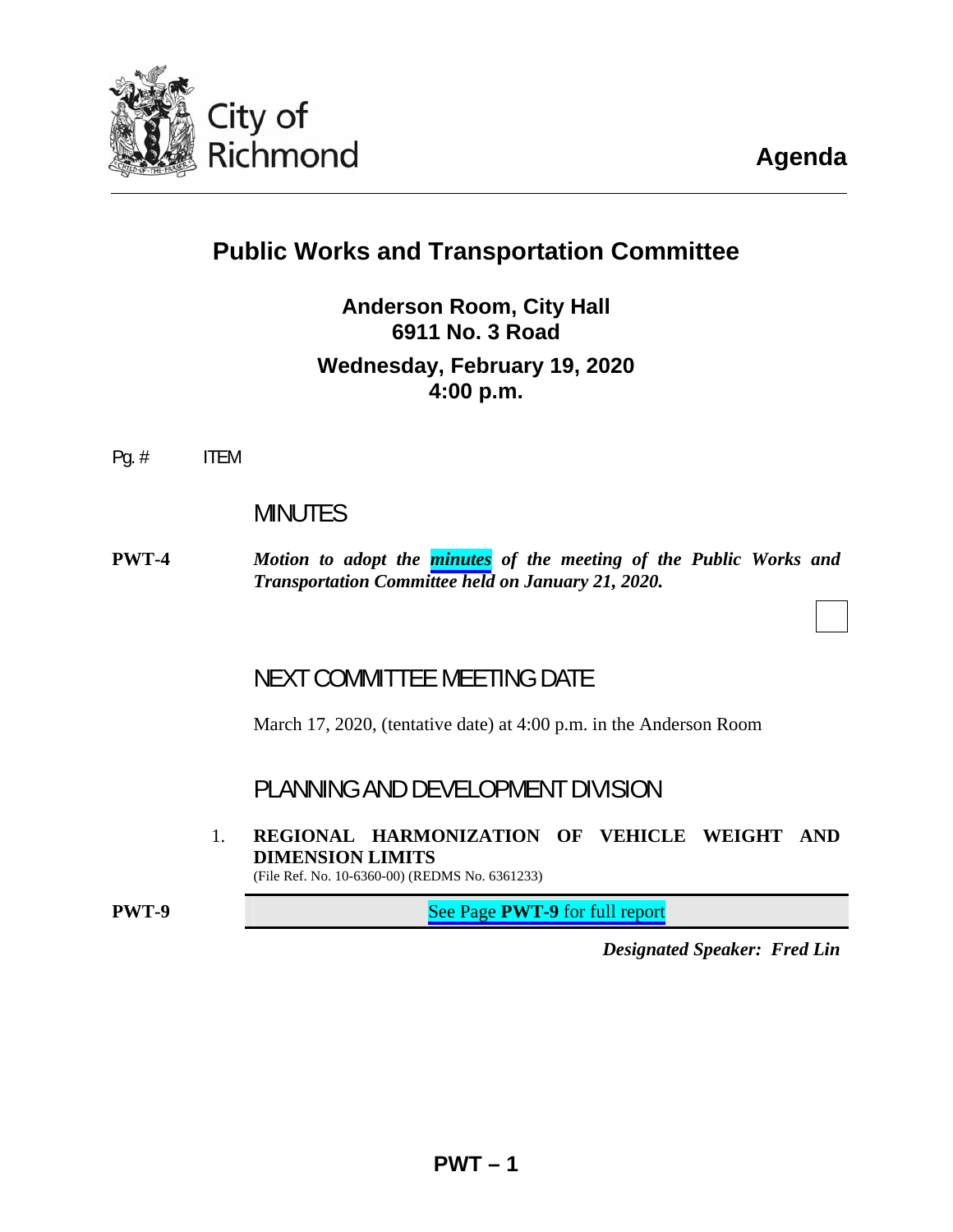#### STAFF RECOMMENDATION

 *That Traffic Bylaw No. 5870, Amendment Bylaw No. 10123, to harmonize municipal vehicle weight and dimension limits and cargo securement requirements with the British Columbia Commercial Transport Regulations and Motor Vehicle Act Regulations, be introduced and given first, second and third reading.* 

#### 2. **APPLICATION TO 2020/2021 BC ACTIVE TRANSPORTATION INFRASTRUCTURE GRANTS PROGRAM**  (File Ref. No. 01-0150-20-THIG1) (REDMS No. 6379120 v. 4)

**PWT-15 See Page PWT-15** for full report

*Designated Speaker: Fred Lin*

#### STAFF RECOMMENDATION

- *(1) That the submission for cost-sharing to the 2020/2021 BC Active Transportation Infrastructure Grants Program for the Garden City Road Pedestrian and Cyclist Enhancements (Lansdowne Road-Westminster Highway) as described in the staff report titled "Application to 2020/2021 BC Active Transportation Infrastructure Grants Program" dated January 13, 2020, from the Director, Transportation be endorsed;*
- *(2) That, should the above application be successful, the Chief Administrative Officer and the General Manager, Planning and Development, be authorized on behalf of the City to execute the funding agreement; and*
- *(3) That the Consolidated 5 Year Financial Plan (2020-2024) be amended accordingly.*

## ENGINEERING AND PUBLIC WORKS DIVISION

3. **2020 CLOTHES WASHER REBATE PROGRAM**  (File Ref. No. 10-6000-01) (REDMS No. 6386389 v. 2)

**PWT-20** See Page **PWT-20** for full report

*Designated Speaker: Jason Ho*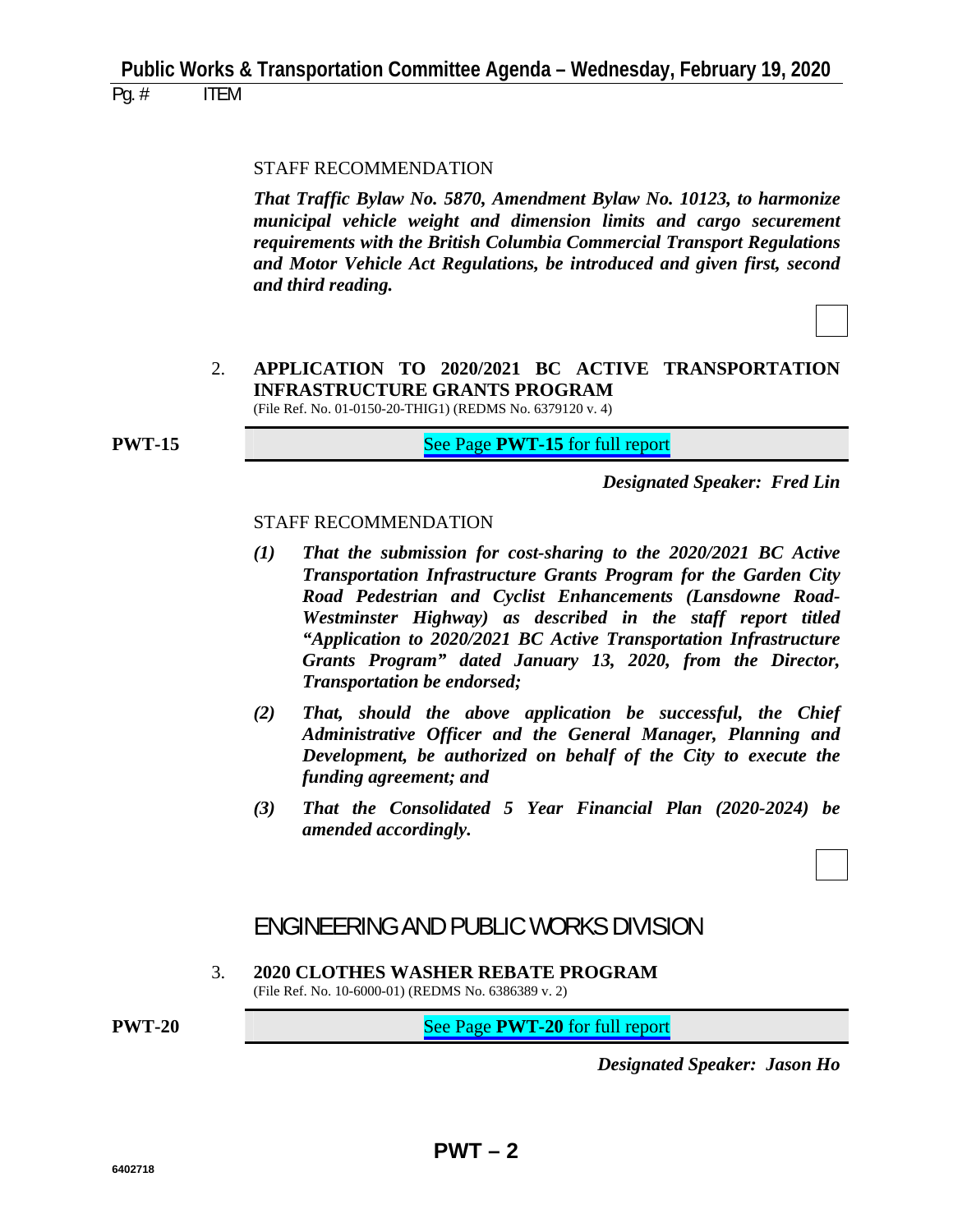#### STAFF RECOMMENDATION

- *(1) That the City of Richmond partner with BC Hydro to the end of 2020 to offer a combined rebate of \$100 for both spring and fall campaigns, equally cost shared between BC Hydro and the City, for the replacement of inefficient clothes washers with new high efficiency clothes washers; and*
- *(2) That the Chief Administrative Officer and General Manager, Engineering and Public Works be authorized to execute an agreement, on behalf of the City, with BC Hydro to implement the Clothes Washer Rebate Program.*

4. **CITY OF RICHMOND PARTICIPATION IN THE BC BUILDING ENERGY BENCHMARKING PILOT PROGRAM**  (File Ref. No. 10-6125-07-02) (REDMS No. 6391961 v. 10)

**PWT-24 See Page PWT-24** for full report

*Designated Speaker: Norm Connolly*

#### STAFF RECOMMENDATION

- *(1) That Council endorse the City's participation in a voluntary regional building energy benchmarking program, as outlined in the report titled "City of Richmond Participation in the BC Building Energy Benchmarking Pilot Program" from the Director, Sustainability and District Energy, dated January 16, 2020; and*
- *(2) That staff be directed to report back to Council at the conclusion of the pilot program in 2021, on options to establish an energy benchmarking initiative and supportive policies in Richmond, as outlined in the report titled "City of Richmond Participation in the BC Building Energy Benchmarking Pilot Program" from the Director, Sustainability and District Energy, dated January 16, 2020.*

#### 5. **MANAGER'S REPORT**

## ADJOURNMENT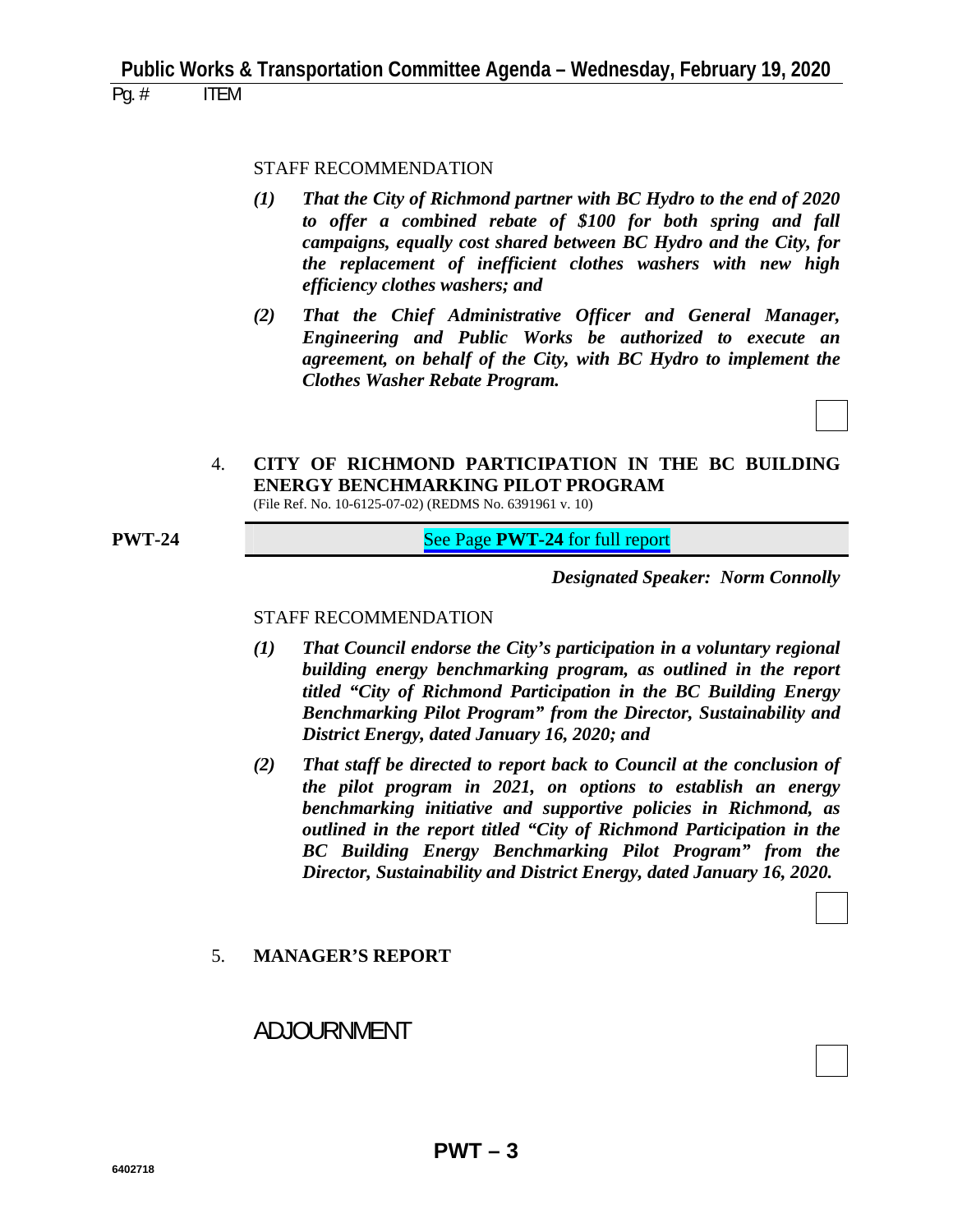<span id="page-3-0"></span>

**Minutes** 

# **Public Works and Transportation Committee**

| Date:          | Tuesday, January 21, 2020                                                                                                            |
|----------------|--------------------------------------------------------------------------------------------------------------------------------------|
| Place:         | Anderson Room<br>Richmond City Hall                                                                                                  |
| Present:       | Councillor Chak Au, Chair<br>Councillor Kelly Greene<br>Councillor Alexa Loo<br>Councillor Linda McPhail<br>Councillor Michael Wolfe |
| Also Present:  | <b>Councillor Harold Steves</b>                                                                                                      |
| Call to Order: | The Chair called the meeting to order at 4:00 p.m.                                                                                   |
|                |                                                                                                                                      |

## MINUTES

It was moved and seconded *That the minutes of the meeting of the Public Works and Transportation Committee held on December 18, 2019, be adopted as circulated.* 

## **CARRIED**

## NEXT COMMITTEE MEETING DATE

February 19, 2020, (tentative date) at 4:00 p.m. in the Anderson Room

## PLANNING AND DEVELOPMENT DIVISION

1. RICHMOND ACTIVE TRANSPORTATION COMMITTEE PROPOSED 2020 INITIATIVES

(File Ref. No. 01 -0100-20-RCYCI) (REDMS No. 6350886 v.3)

In reply to queries from Committee, staff noted that (i) improvements to roadways and sidewalks are part of the road projects, (ii) an inventory of gaps in sidewalks and roadways is currently underway, and (iii) alternate signalling options are being examined for cyclists.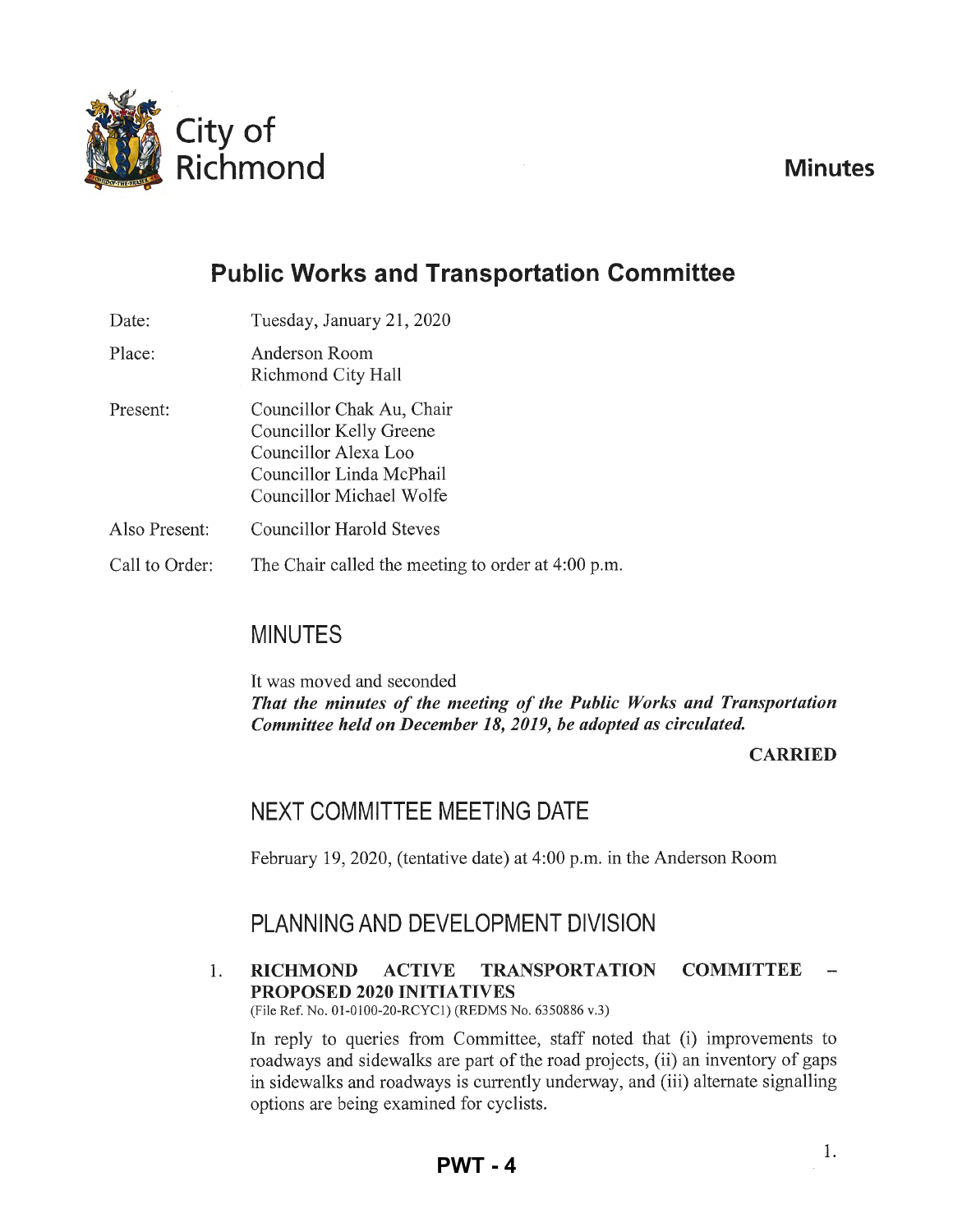It was moved and seconded

- *(1) That the proposed 2020 initiatives of the Richmond Active Transportation Committee, as outlined in the staff report titled "Richmond Active Transportation Committee* - *Proposed 2020 Initiatives" dated December 10, 2019 from the Director, Transportation, be endorsed.*
- *(2) That a copy of the report titled "Richmond Active Transportation Committee* - *Proposed 2020 Initiatives" be forwarded to the Richmond Council-School Board Liaison Committee for information.*

**CARRIED** 

#### 2. TRAFFIC SAFETY ADVISORY COMMITTEE - PROPOSED 2020 INITIATIVES

(File Ref. No. 01-0100-30-TSAD1-01) (REDMS No. 6349593 v.2)

In reply to queries from Committee, staff noted that fences in school zones has not been considered as it is difficult to manage; however can be examined, and the standard toolkit of engineering measures will be applied to all schools and will provide a comprehensive examination of traffic issues that arise at schools.

It was moved and seconded

- *(1) That the proposed 2020 initiatives for the Traffic Safety Advisory Committee, as outlined in the staff report titled "Traffic Safety Advisory Committee* - *Proposed 2020 Initiatives" dated Janumy 6, 2020 from the Director, Transportation, be endorsed.*
- *(2) That a copy of the above staff report be forwarded to the Richmond Council-School Board Liaison Committee for information.*

#### **CARRIED**

## ENGINEERING AND PUBLIC WORKS DIVISION

## 3. IONA ISLAND WASTEWATER TREATMENT PLANT UPGRADE PROJECT

(File Ref. No. 10-6060-04-01) (REDMS No. 6357529 v.3)

Discussion took place on comments on the Iona Island Wastewater Treatment Plant Upgrade Project and it was requested that No. 13 be amended to include both energy recovery and biological recovery from the wastewater treatment process.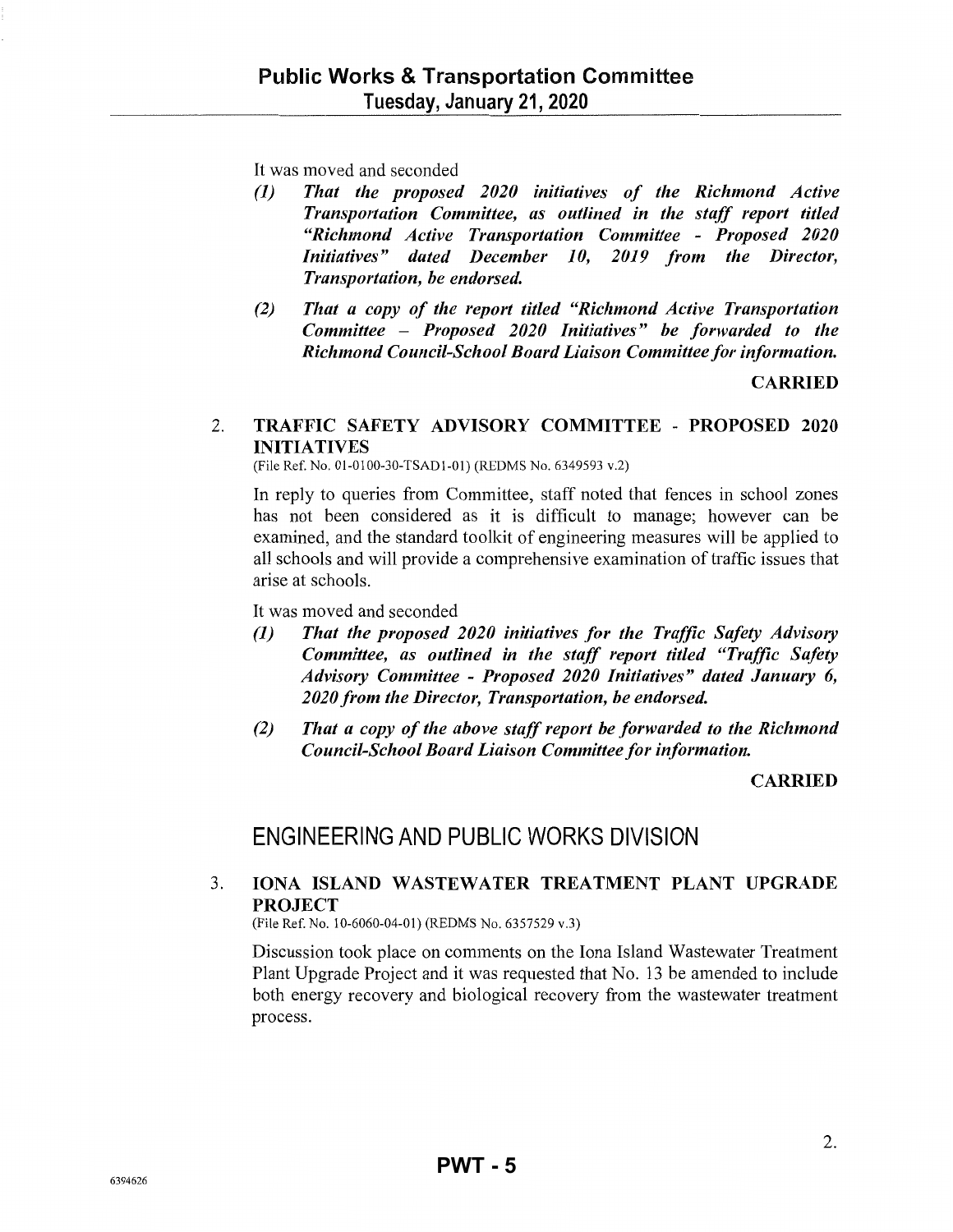In reply to queries from Committee, staff noted that (i) comment No. 3 can be amended to include the McDonald Slough, (ii) Bird Studies Canada can be included in stakeholder engagement events, (iii) investigations into opportunities for biofuel disposal is underway, (iv) federal regulations require that the plant be brought up to standards, and (v) the project completion date is attainable.

It was moved and seconded

*That the comments and recommendations on the Metro Vancouver Iona Island Wastewater Treatment Plant Upgrade project, as outlined in the staff report titled "Iona Island Wastewater Treatment Plant Upgrade Project," dated December 11, 2019 from the Acting Director, Engineering be endorsed for submission to Metro Vancouver.* 

CARRIED

## 4. REGIONAL FLOOD PROTECTION MANAGEMENT AND **GOVERNANCE**

(File Ref. No. 10-6060-04-01) (REDMS No. 6361339 v.9)

It was moved and seconded

- 1. *That the following be endorsed as the City's position on regional flood protection management:* 
	- *(a) That flood protection continue to be evaluated and managed at the local government level, currently through the Diking Authority model, with additional support from senior levels of government;*
	- *(b) That dedicated funding for flood protection be established at the Provincial and Federal level, to be used by Diking Authorities, which include local governments, for flood management projects; and*
	- *(c) That the Province require Diking Authorities, which include local governments, to develop and maintain flood risk management plans and strategies for their respective areas so that regional objectives are met.*
- *2. That staff communicate the comments and recommendations in the report titled "Regional Flood Protection Management and Governance," dated December 13, 2019, from the Acting Director, Engineering, to regional Diking Authorities, the Fraser Basin Council, and the Province.*

## CARRIED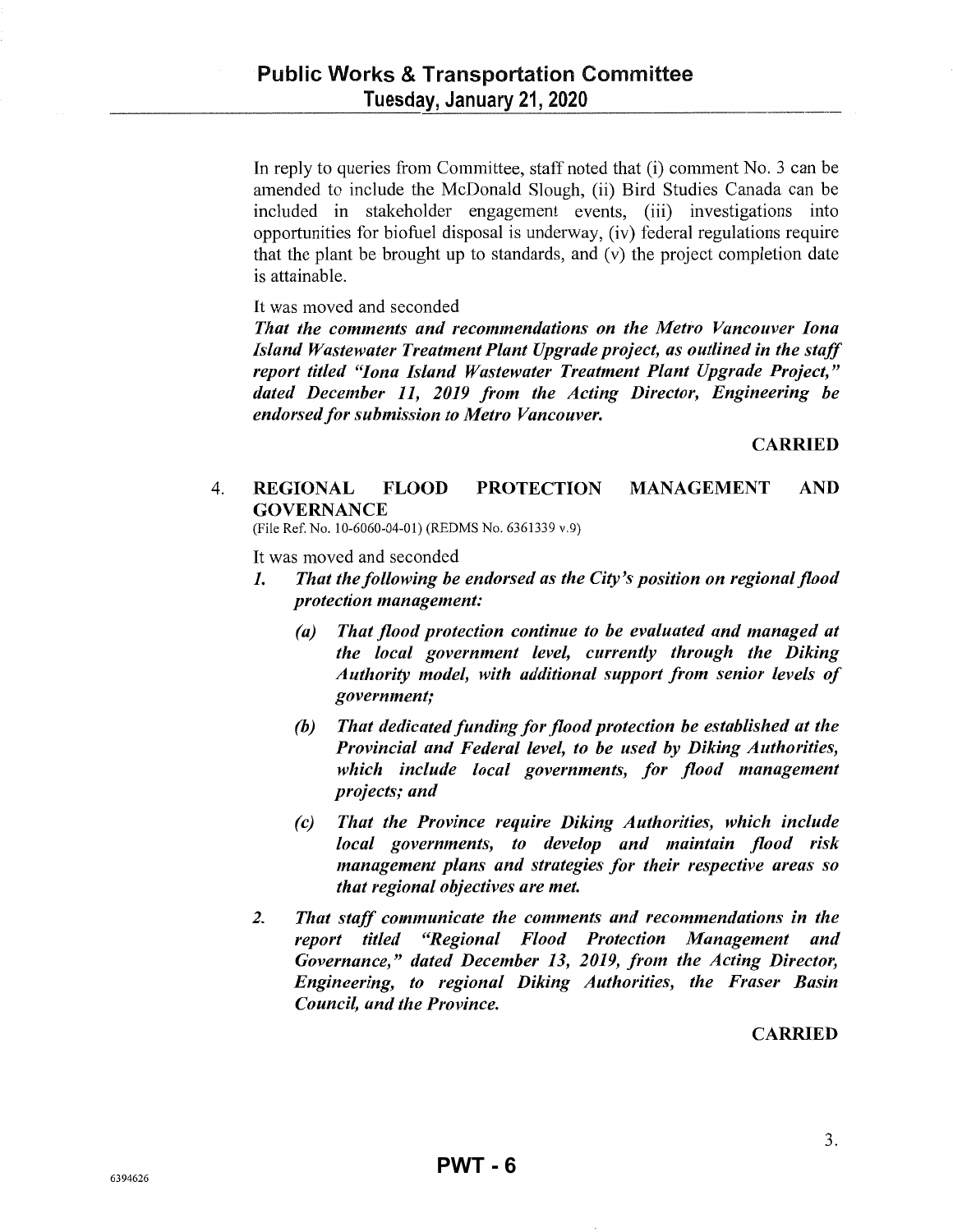#### 5. MANAGER'S REPORT

#### *(i) Canada Line Service Increase*

Staff highlighted that the Canada Line has increased its capacity by 15% percent during peak hours and will increase in capacity by 35% by the end of the year.

In reply to a query from Committee, staff noted that (i) concerns regarding the midday closure of the 480 bus has been forwarded to TransLink, (ii) most concerns were with regard to capacity on the Canada Line; however with the recent increase to capacity many concerns should be addressed, and (iii) the 480 bus continues to operate during peak hours.

#### *(ii) Lafarge Canada*

In reply to a query from Committee, staff advised that regular meetings take place with Lafarge Canada with regard to various opportunities and initiatives that can be explored, and it was noted that should Committee have any suggestions they can be forwarded to staff for discussions with Lafarge Canada.

#### *(iii) Snow Removal*

Staff advised that (i) January 2020 saw the second highest annual snowfall since 2008, (ii) brining and salting of roads were quite successful, (iii) the pauses in the snowfall allowed crews to salt and brine the third priority routes, and (iv) brine capacity will be increased for the next winter season.

In accordance with Section 100 of the Community Charter, Cllr. Greene declared to be in a conflict of interest as her husband works for a technology company that tracks vehicles, and Cllr. Greene left the meeting- 4:23 p.m.

Discussion took place on how to detennine which roads had recently been plowed and showing real-time location of snow plows through the Richmond mobile app.

As a result of the discussion, the following referral motion was introduced:

It was moved and seconded

*That staff examine the feasibility of showing the real-time location of snow plows on the Richmond mobile app.* 

#### CARRIED

Cllr. Greene returned to the meeting  $-4:24$  p.m.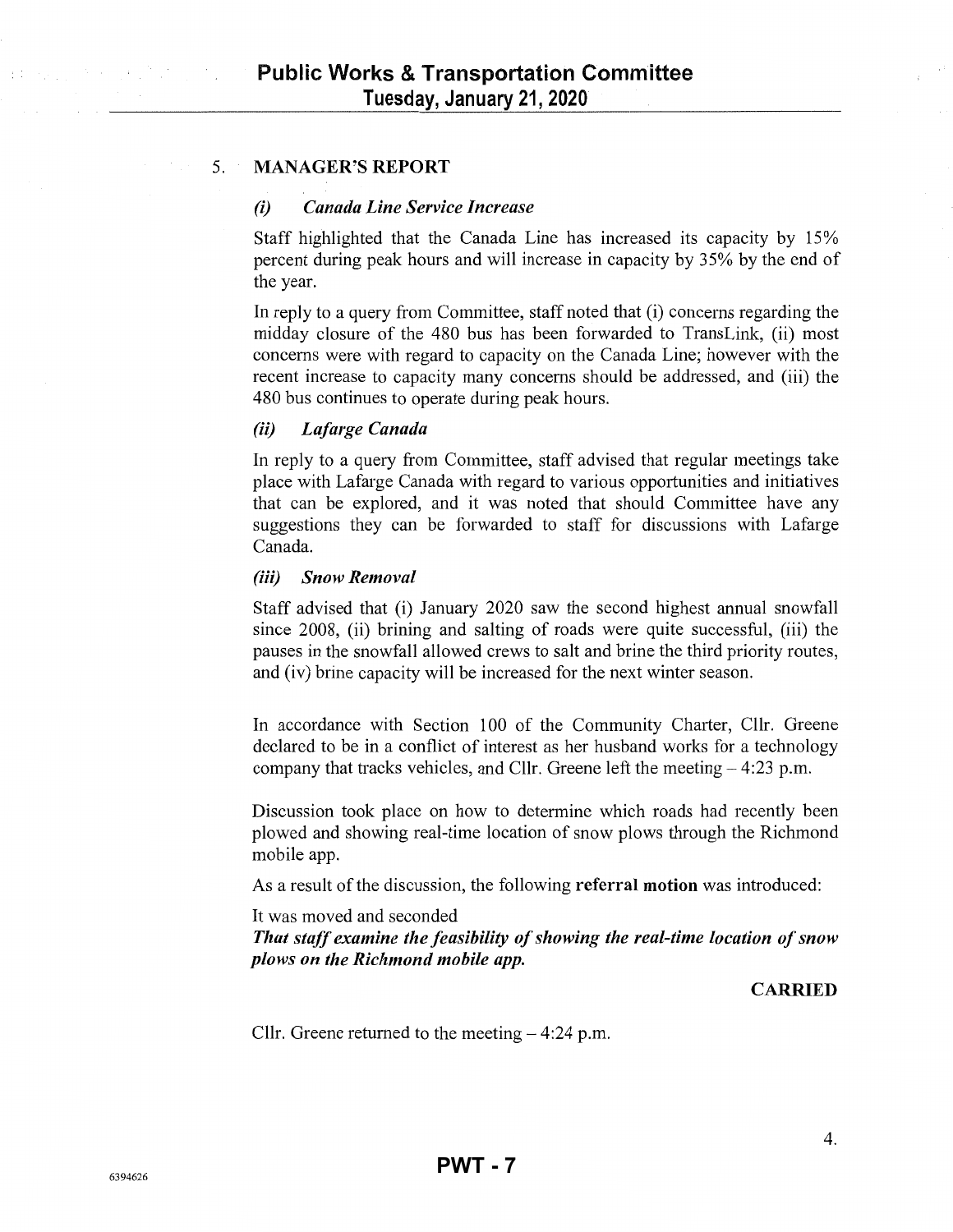## **ADJOURNMENT**

It was moved and seconded *That the meeting adjourn (4:25 p.m.).* 

### **CARRIED**

Certified a true and correct copy of the Minutes of the meeting of the Public Works and Transportation Committee of the Council of the City of Richmond held on Tuesday, January 21, 2020.

Councillor Chak Au Chair

Sarah Goddard Legislative Services Coordinator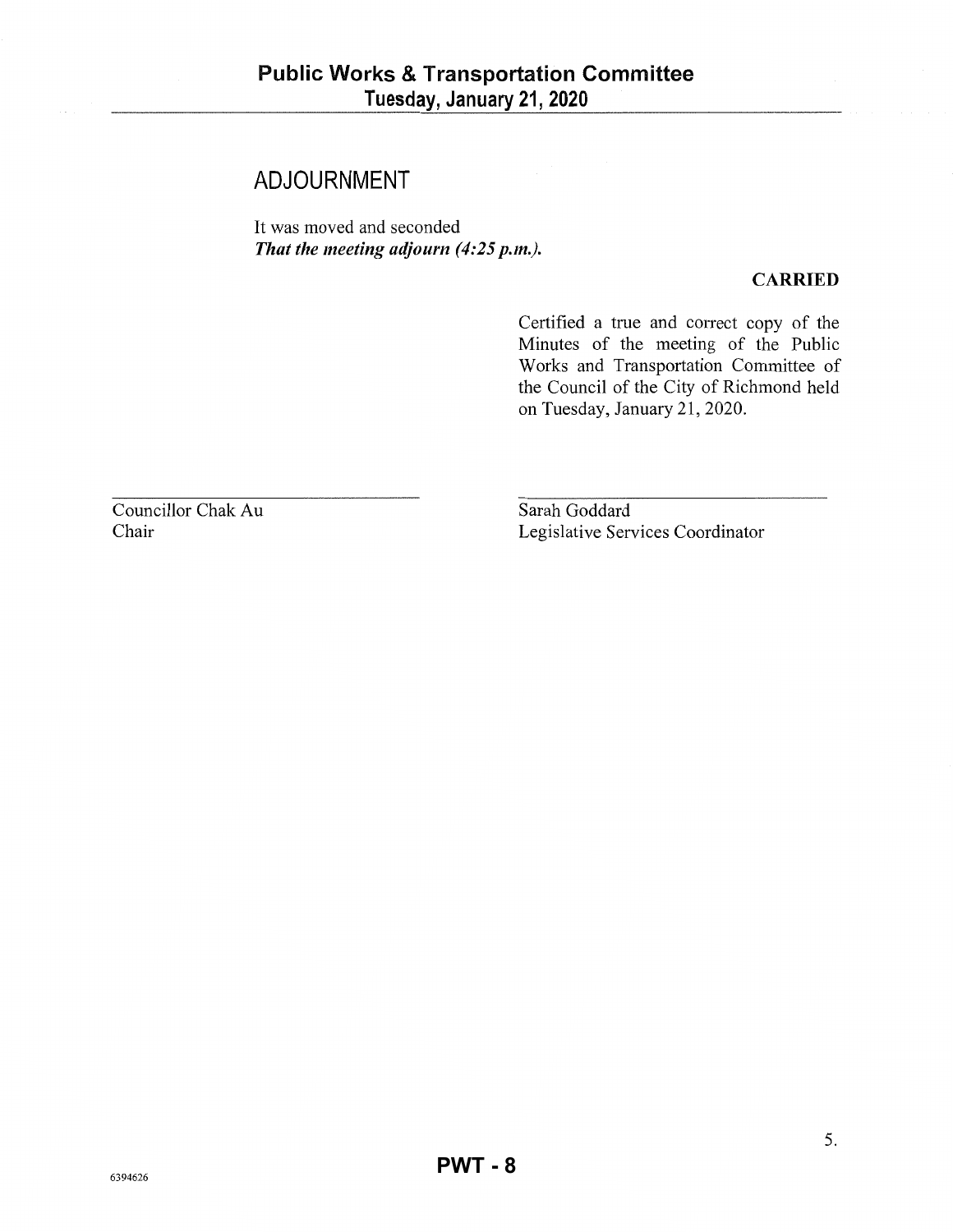<span id="page-8-0"></span>

| Re:   | Regional Harmonization of Vehicle Weight and Dimension Limits |       |                   |
|-------|---------------------------------------------------------------|-------|-------------------|
| From: | Lloyd Bie, P.Eng.<br>Director, Transportation                 | File: | 10-6360-00/Vol 01 |
| To:   | <b>Public Works and Transportation Committee</b>              | Date: | January 15, 2020  |

#### Staff Recommendation

That Traffic Bylaw No. 5870, Amendment Bylaw No. 10123, to harmonize municipal vehicle weight and dimension limits and cargo securement requirements with the British Columbia Commercial Transport Regulations and Motor Vehicle Act Regulations, be introduced and given first, second and third reading.

Lloyd Bie, P.Eng. Director, Transportation  $(604-276-4131)$ 

| <b>REPORT CONCURRENCE</b>              |                          |                                       |  |
|----------------------------------------|--------------------------|---------------------------------------|--|
| <b>ROUTED TO:</b>                      | <b>CONCURRENCE</b>       | <b>CONCURRENCE OF GENERAL MANAGER</b> |  |
| Engineering<br><b>Community Bylaws</b> | $\sim$<br>$\overline{L}$ |                                       |  |
| <b>SENIOR STAFF REPORT REVIEW</b>      | INITIALS:                | <b>APPROVED BY CAO</b>                |  |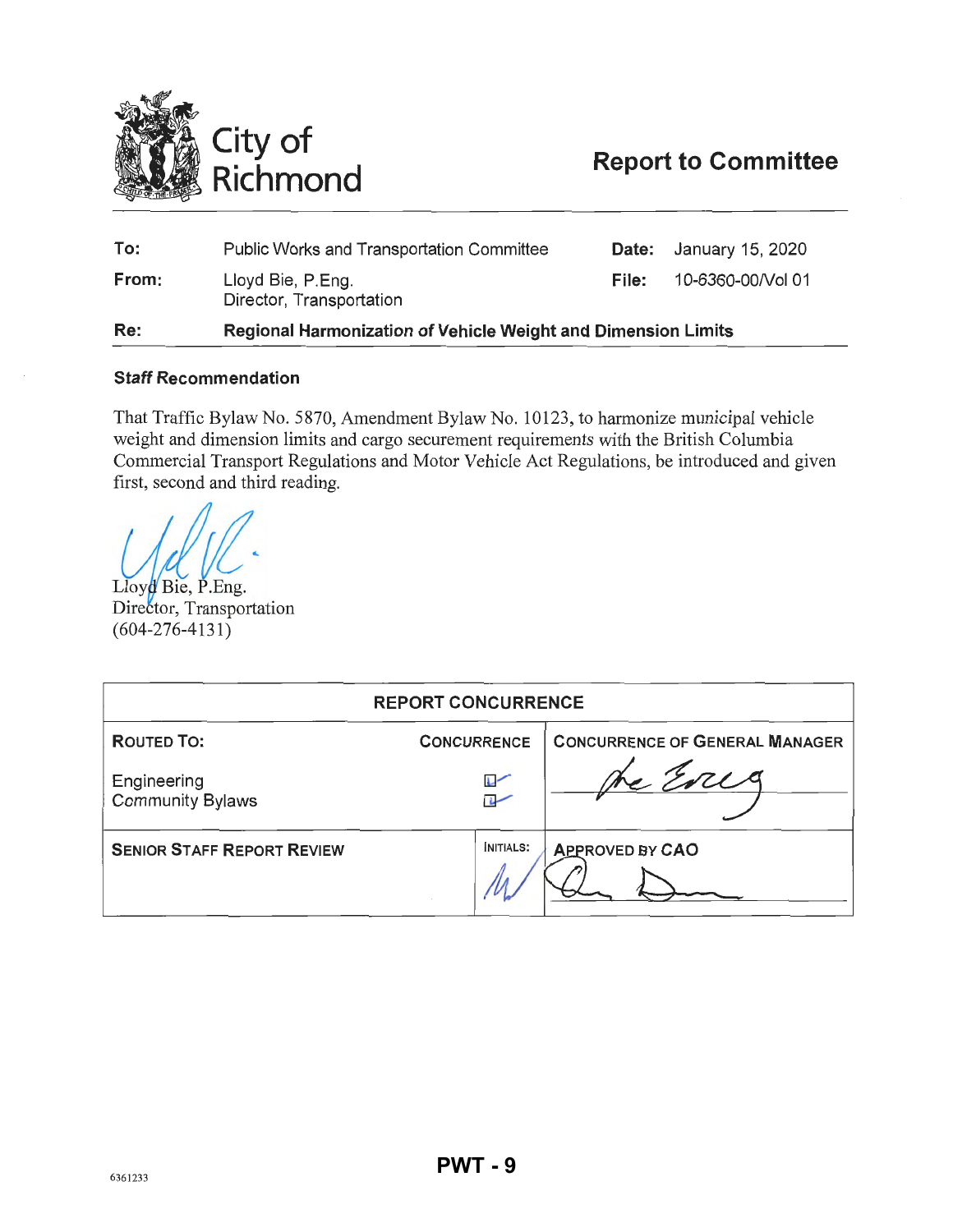## **Staff Report**

## **Origin**

At its November 20,2019 meeting, the Public Works and Transportation Committee received a report for information regarding prioritised action plans within TransLink's Regional Goods Movement Strategy. As stated in that report, one of the action items is to harmonize municipal truck weight and dimension limits with the provincial BC Commercial Transport Regulations (BC CTR) and BC Motor Vehicle Act Regulations (BC MV AR) for standard vehicles that do not require a permit to travel. This report recommends amendments to Traffic Bylaw No. 5870 to adopt the BC CTR and MV AR regarding cargo securement and vehicle weight and dimension limits by reference.

This report supports Council's Strategic Plan 2018-2022 Strategy #7 A Supported Economic Sector:

*Facilitate diversified economic growth through innovative and sustainable policies, practices and partnerships.* 

*7.1 Demonstrate leadership through strategic partnerships, collaborations and exploring innovative and emerging economic practices and technical advancements.* 

## **Analysis**

#### Rationale for Regional Harmonization

Traffic Bylaw No. 5870 regulates the weight and dimension (width, height and length) limits of vehicles travelling within the City's street network. Any vehicle exceeding the maximum weight or dimension is required to be reviewed by staff and, if approved, is granted an oversize trip permit.

Similarly, the BC CTR and the BC MV AR regulate vehicle weight and dimension limits and cargo securement requirements on provincial highways. The provisions of the Traffic Bylaw are similar to other municipal bylaws in the region and the provincial regulations. However, there are small inconsistencies in the specified vehicle weights and dimensions between the provincial regulations and municipal bylaws within the region that results in challenges for commercial vehicle operators connecting between, or travelling through, municipalities in the region.

TransLink's Regional Goods Movement Strategy includes the goal of harmonizing truck permitting and regulations with the core actions of:

- (1) Work to harmonize vehicle weights and dimensions regulations across the region, allowing adequate flexibility and mobility for operators while managing potential community impacts.
- (2) Develop a centralized, regional permit system that integrates with the provincial permit system providing a single point of contact for trucking companies operating within Metro Vancouver to obtain all needed permits, including oversize-overweight (OS-OW) vehicle permits.

Action 2 is dependent on Action 1 being in force to lay the foundation to support a regional permitting system. TransLink initiated work on these two items in January 2016 with the **PWT - 10**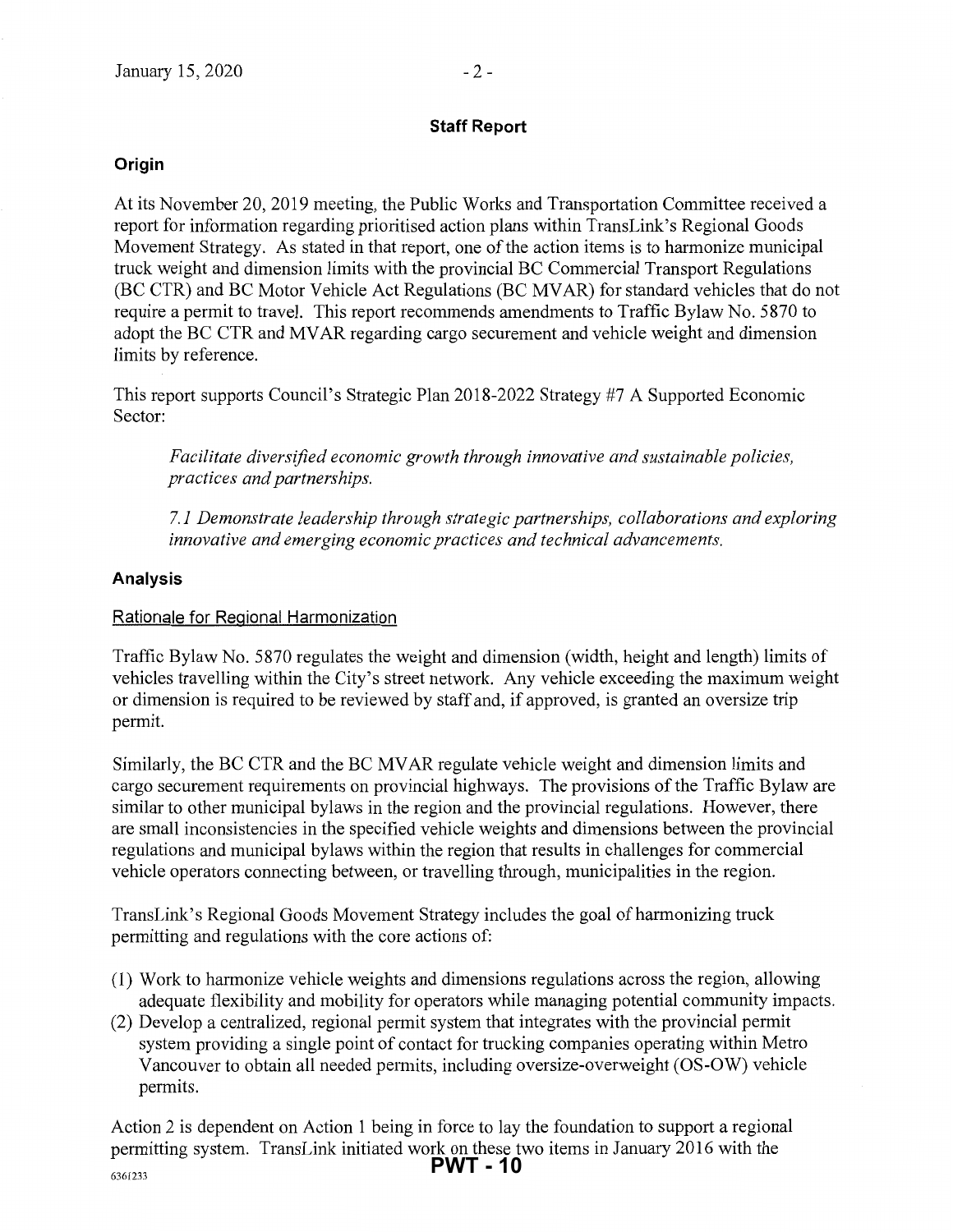formation of the Commercial Vehicle Staff Working Group, of which the City is a member. Based on the work completed by the Working Group with respect to Action 1, all municipalities in Metro Vancouver are requested to harmonize truck-related definitions and regulations to provide more consistency in an otherwise fragmented regulatory and policy environment. The recommendation is supported by the provincial Commercial Vehicle Safety and Enforcement (CVSE) Branch and industry stakeholders represented by the Port of Vancouver's Project Cargo Working Group.

Regional harmonization is anticipated to achieve the following benefits:

- improve commercial truck connectivity between municipalities in the region, as well as alignment with provincial and regional enforcement practices, and international standards;
- optimize the City's current oversize permit approval process in the City by establishing a harmonized baseline for what constitutes a "standard" truck that can operate without special permits and an oversize truck that requires permits, thus better utilizing staff time and resources; and
- help with enforcement efforts through regional consistency of truck-related bylaws.

#### Proposed Traffic Bylaw Amendments

The provincial regulations prescribe vehicle weight and dimension limits for provincial roadways (Figure 1) as well as cargo securement requirements for "standard" vehicles that do not require an oversize permit. Staff recommend that Traffic Bylaw No. 5870 be amended to create a reference to the BC CTR and MV AR, as amended from time to time. This reference will allow the City's bylaw to remain updated without requiring additional amendments over time as the provincial regulations evolve, thereby improving the City's ability to enforce the bylaw and compliance by the trucking industry.

![](_page_10_Figure_9.jpeg)

Figure 1: Vehicle Weight and Dimension Limits covered within BC Commercial Transport Regulations

Referencing the BC CTR and MV AR in the Bylaw has the effect of creating a number of redundant sections within Part VI $-Size$  and Weight of Vehicles of the current Bylaw, which will be deleted as part of the proposed amendments as summarized in Table 1. Moreover, a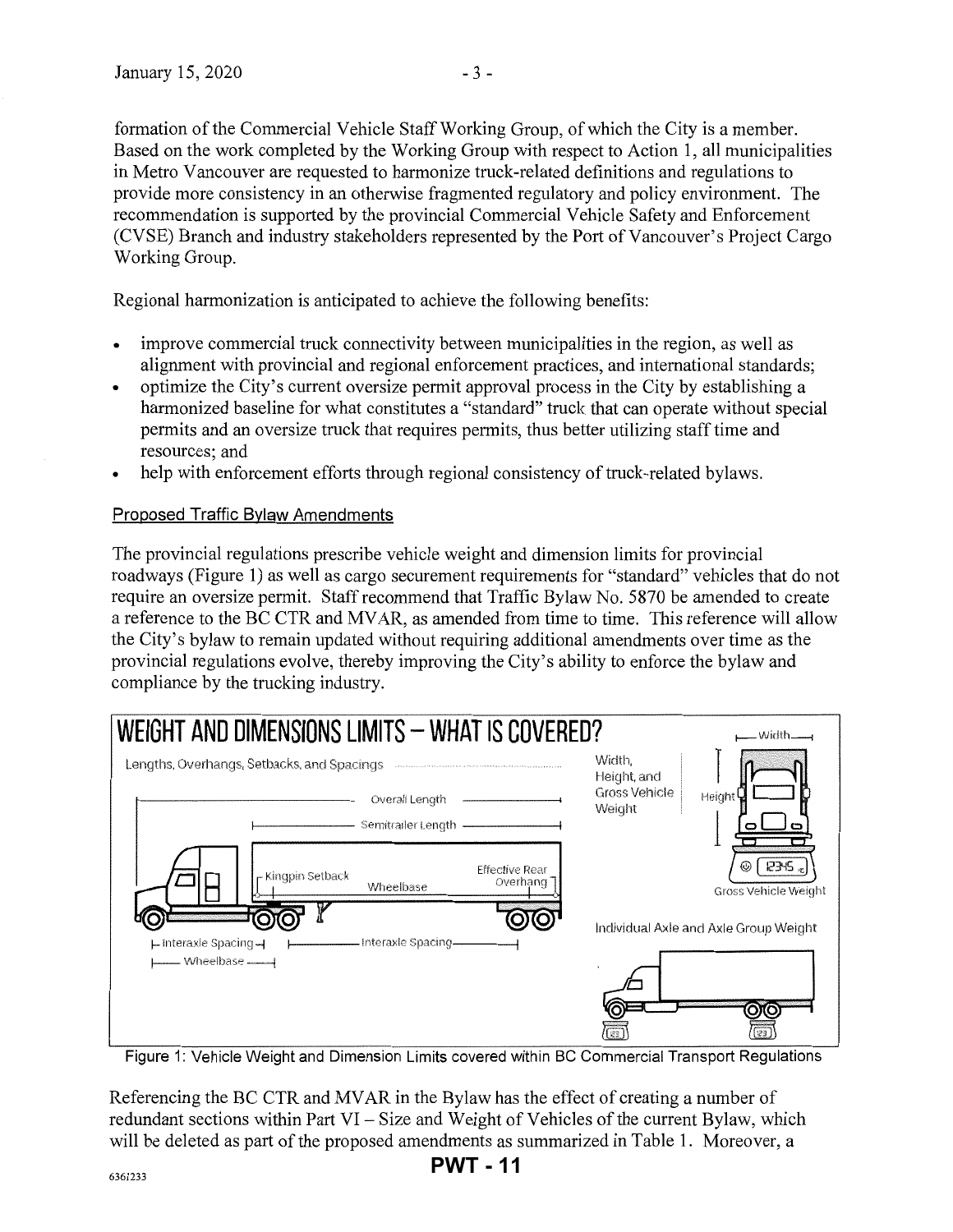| <b>Traffic Bylaw: Proposed Deletions</b>              | <b>Effect of Adopting Provincial Regulations</b> |  |  |  |
|-------------------------------------------------------|--------------------------------------------------|--|--|--|
| Section 19 - Dimension of Vehicles and Loads          |                                                  |  |  |  |
| including Schedules E and F                           | Bylaw sections covered by:                       |  |  |  |
| Section 20 – Weights of Vehicles including Schedule G | BC CTR: Division 7 (Size and Weight)             |  |  |  |
| Section 21 - Types of Vehicles and Tires              | BC MVAR: Section 19                              |  |  |  |
| Section 22 - Speeds of Construction Vehicles          | BC MVAR: Division 35 - Cargo                     |  |  |  |
| Section 27 - Spilling of Vehicle Loads on Highways;   | Securement                                       |  |  |  |
| Securing of Loads                                     |                                                  |  |  |  |

Table 1: Summary of Proposed Changes to Traffic Bylaw No. 5870

There is little impact to the City's operations from these proposed bylaw amendments that, as a first step, support progress towards a regional permitting system for oversize vehicles (Table 2). At this time, staff will continue to review requests and issue permits for oversize vehicles with the only changes being minor modifications to the definition of a standard vehicle (i.e., the threshold for determining whether or not a vehicle require a permit).

| <b>Dimension</b>                         | <b>Traffic Bylaw:</b><br><b>Current Definitions</b> | <b>Effect of Adopting</b><br><b>Provincial Regulations</b> | Change                                         |
|------------------------------------------|-----------------------------------------------------|------------------------------------------------------------|------------------------------------------------|
| Width                                    | 2.6 <sub>m</sub>                                    | 2.6 <sub>m</sub>                                           | No Change                                      |
| Height                                   | $4.12 \text{ m}$                                    | 4.15 m                                                     | Increase of 0.03 m                             |
| Length: Single Vehicle                   | 10.7 m                                              | 12.5 m                                                     | Increase of 1.8 m                              |
| Length: Combination Vehicle              | 9.15 m<br>(and up to 18.3 m on<br>certain roads)    | 14.65 m                                                    | Varies<br>(Increase of 5.5 m<br>on most roads) |
| Weight: Maximum Gross<br>Weight per Axle | 9100 kg                                             | 9100 kg                                                    | No Change                                      |

Table 2: Summary of Proposed Changes to Definition of a Standard Vehicle

## **Financial Impact**

None.

## **Conclusion**

The proposed Traffic Bylaw amendments support urban freight and economic development both locally and regionally. In turn, the amendments lay the foundation for a future regional permitting system for oversize-overweight vehicles that will streamline the City's processing of vehicle trip permits and allow a more efficient allocation of staff resources to better support the City's vision. white and economic development both<br>dation for a future regional<br>streamline the City's processing of<br>taff resources to better support the<br> $\overbrace{\hspace{1.5cm}}$ <br> $\overbrace{\hspace{1.5cm}}$ <br> $\overbrace{\hspace{1.5cm}}$ <br> $\overbrace{\hspace{1.5cm}}$ <br> $\overbrace{\hspace{1.5cm}}$ <br> $\overbrace{\hspace{1$ 

J Caravan

Joan Caravan Transportation Planner (604-276-4035) JC:jc

*CROSERTSON* For

Bill Dhaliwal Supervisor, Traffic Operations (604-276-4210)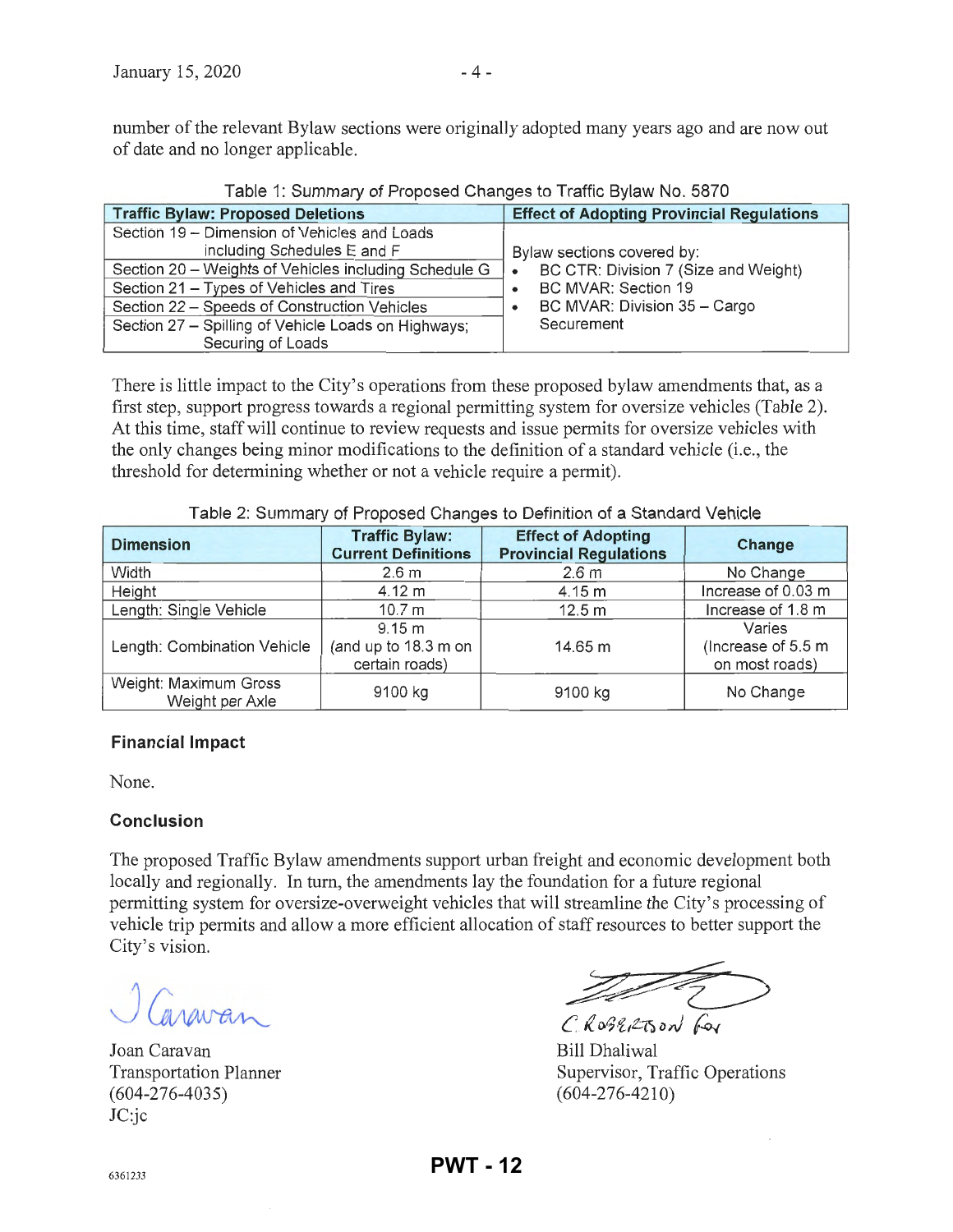![](_page_12_Picture_1.jpeg)

## **Traffic Bylaw No. 5870 Amendment Bylaw No. 10123**

The Council of the City of Richmond enacts as follows:

**Traffic Bylaw** No. **5870,** as amended, is further amended as follows:

1. Sections 19 through 22 be deleted in their entirety and replaced with the following:

## **19 SIZE, WEIGHT AND LOADING**

- 19.1 Hereby adopted as regulations pursuant to this Bylaw are:
	- (a) *Motor Vehicle Act Regulations,* B.C. Reg. 26/58:
		- (i) Section 19.01;
		- (ii) Section 19.02;
		- (iii) Section 19.03;
		- (iv) Section 19.05; and
		- (v) Section 19.06;

all as amended from time to time;

- (b) *Motor Vehicle Act Regulations,* B.C. Reg. 26/58, Division 35 Cargo Securement, as amended from time to time; and
- (c) *Commercial Transport Regulations,* B.C. Reg. 30/78:
	- (i) Division 1 Interpretation;
	- (ii) Division 2 Application;
	- (iii) Division 7 commencing at Section 7.05 Size and Weight;
	- (iv) Division 8 Pilot Cars and Signs; and
	- (v) Division 11 Penalties;

all as amended from time to time.

- 19.2 For the purposes of this Bylaw, wherever in these regulations adopted by this Bylaw, the term "Minister" or "Minister of Transportation and Highways" appears, the term **"General Manager, Engineering & Public Works"** shall be substituted and where the term "Act" appears, the term "Bylaw" shall be substituted.
- 19.3 No person shall operate a vehicle on a highway in the **City** contrary to a regulation adopted by this section.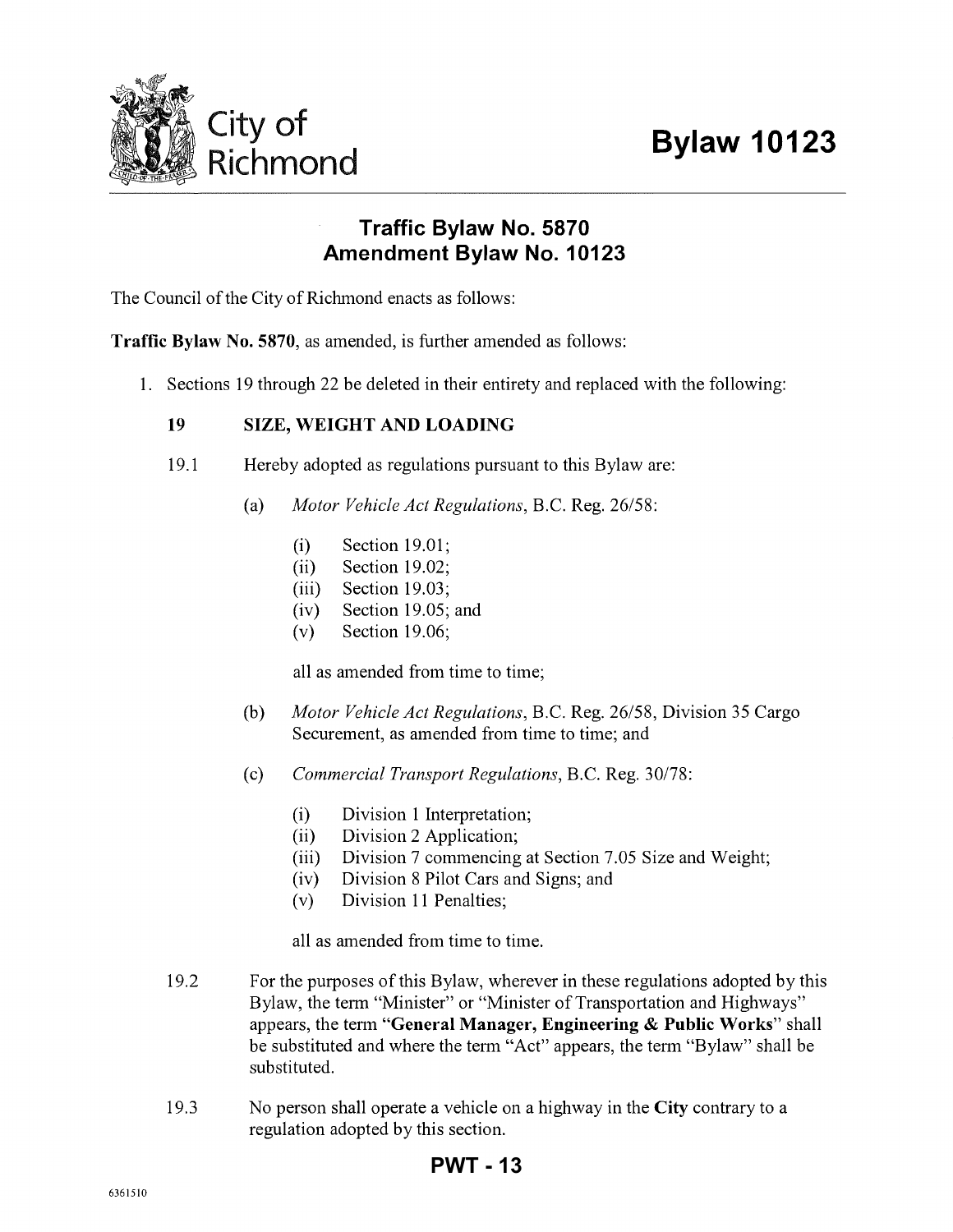- **20. [DELETED]**
- **21. [DELETED]**

### 22. **[DELETED]**

- 2. Section 27 be deleted in its entirety.
- 3. Section 37.1 be deleted and replaced with the following:
	- 37.1 Schedules "A", "B", "C", "D", "H", *"I",* "K.", "L ", "M" and "N"\* attached hereto shall form an integral part of this Bylaw.
- 4. Schedules E, F and G be deleted in their entirety.
- 5. This Bylaw is cited as **"Traffic Bylaw** No. **5870, Amendment Bylaw** No. **10123."**

| <b>FIRST READING</b>  | <b>CITY OF</b><br><b>RICHMOND</b>                        |  |
|-----------------------|----------------------------------------------------------|--|
| <b>SECOND READING</b> | <b>APPROVED</b><br>for content by<br>originating<br>aeo. |  |
| THIRD READING         | <b>APPROVED</b>                                          |  |
| <b>ADOPTED</b>        | for legality<br>by Solicitor<br>LB                       |  |

MAYOR CORPORATE OFFICER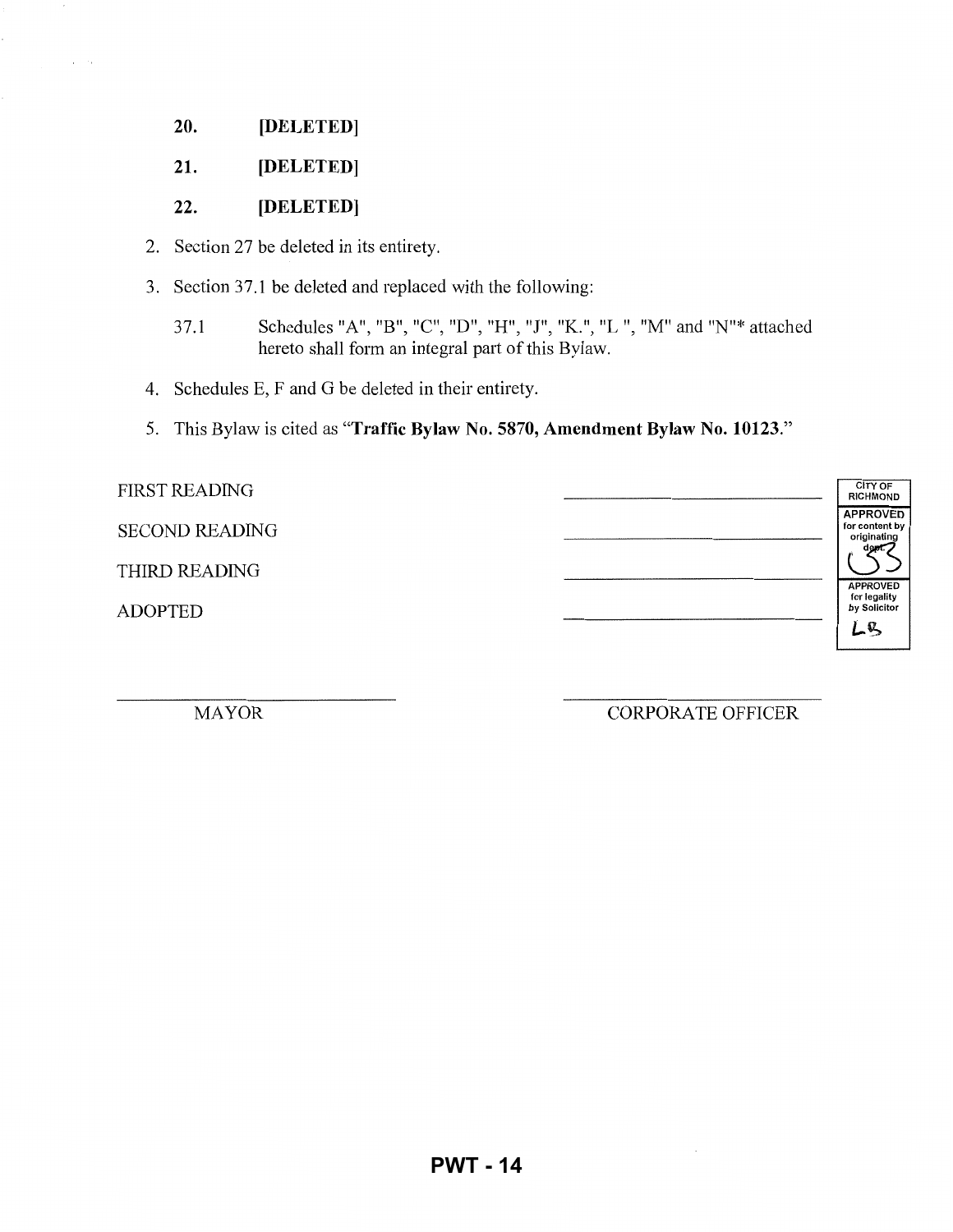<span id="page-14-0"></span>![](_page_14_Picture_0.jpeg)

| Re:   | Application to 2020/2021 BC Active Transportation Infrastructure Grants<br>Program |       |                                  |
|-------|------------------------------------------------------------------------------------|-------|----------------------------------|
| From: | Lloyd Bie, P.Eng.<br>Director, Transportation                                      | File: | 01-0150-20-<br>THIG1/2020-Vol 01 |
| To:   | Public Works and Transportation Committee                                          |       | <b>Date:</b> January 13, 2020    |

#### **Staff Recommendation**

- 1. That the submission for cost-sharing to the 2020/2021 BC Active Transportation Infrastructure Grants Program for the Garden City Road Pedestrian and Cyclist Enhancements (Lansdowne Road-Westminster Highway) as described in the staff report titled "Application to 2020/2021 BC Active Transportation Infrastructure Grants Program" dated January 13, 2020, from the Director, Transportation be endorsed;
- 2. That, should the above application be successful, the Chief Administrative Officer and the General Manager, Planning and Development, be authorized on behalf of the City to execute the funding agreement; and
- 3. That the Consolidated 5 Year Financial Plan (2020-2024) be amended accordingly.

Lloyd Bie, P.Eng. Director, Transportation

 $(604 - 276 - 4131)$ 

Att. 1

| <b>REPORT CONCURRENCE</b>                       |                           |                                       |  |  |
|-------------------------------------------------|---------------------------|---------------------------------------|--|--|
| <b>ROUTED TO:</b>                               | <b>CONCURRENCE</b>        | <b>CONCURRENCE OF GENERAL MANAGER</b> |  |  |
| <b>Parks Services</b><br>Finance<br>Engineering | V<br>$\frac{1}{\sqrt{2}}$ |                                       |  |  |
| <b>SENIOR STAFF REPORT REVIEW</b>               | <b>INITIALS:</b>          | <b>APPROVED BXCAO</b>                 |  |  |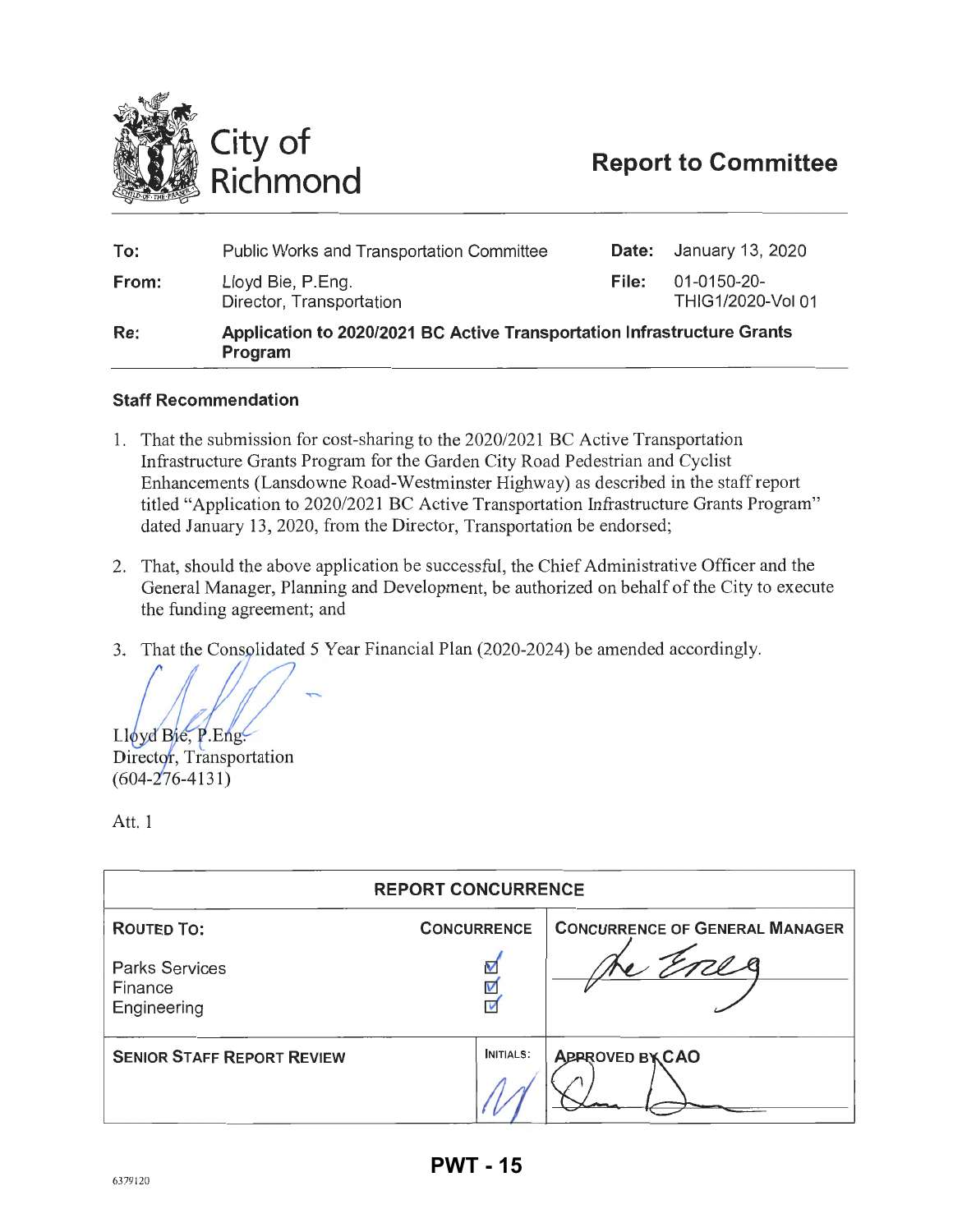#### **Staff Report**

#### **Origin**

The Province of BC's Active Transportation Infrastructure Grants Program (the Program) is a cost-share program between the Province and local governments to support the construction of new facilities to make it easier and safer for people to walk, ride or roll using active transportation modes. This report presents the proposed submission from the City for consideration of cost-share funding under the Program for the 2020/2021 funding cycle.

This report supports Council's Strategic Plan 2018-2022 Strategy #4 An Active and Thriving Richmond:

*An active and thriving community characterized by diverse social and wellness programs, services and spaces that foster health and well-being for all.* 

*4.2 Ensure infrastructure meets changing community needs, current trends and best practices.* 

This report supports Council's Strategic Plan 2018-2022 Strategy #5 Sound Financial Management:

*Accountable, transparent, and responsible financial management that supports the needs of the community into the fitture.* 

*5.4 Work cooperatively and respectfitlly with all levels of government and stakeholders while advocating for the best interests of Richmond.* 

This report supports Council's Strategic Plan 2018-2022 Strategy #6 Strategic and Well-Planned Growth:

*Leadership in effective and sustainable growth that supports Richmond's physical and social needs.* 

*6.3 Build on transportation and active mobility networks.* 

#### **Analysis**

#### Garden City Road (Lansdowne Road-Westminster Highway): Bike and Pedestrian Paths

Garden City Road between Lansdowne Road and Westminster Highway is an existing major street bike route. Currently, on the west side, two-way pedestrians and southbound cyclists share a narrow paved shoulder (approximately 1.3 m wide) with no protection from adjacent vehicle traffic in this section (Figure 1).

The Garden City Road Pedestrian and Cyclist Enhancements (Lansdowne Road-Westminster Highway) project to improve this section was approved as part of the 2019 Capital Budget at a total estimated cost of \$1,000,000. The City has secured up to \$500,000 in TransLink grant funding towards the estimated project cost.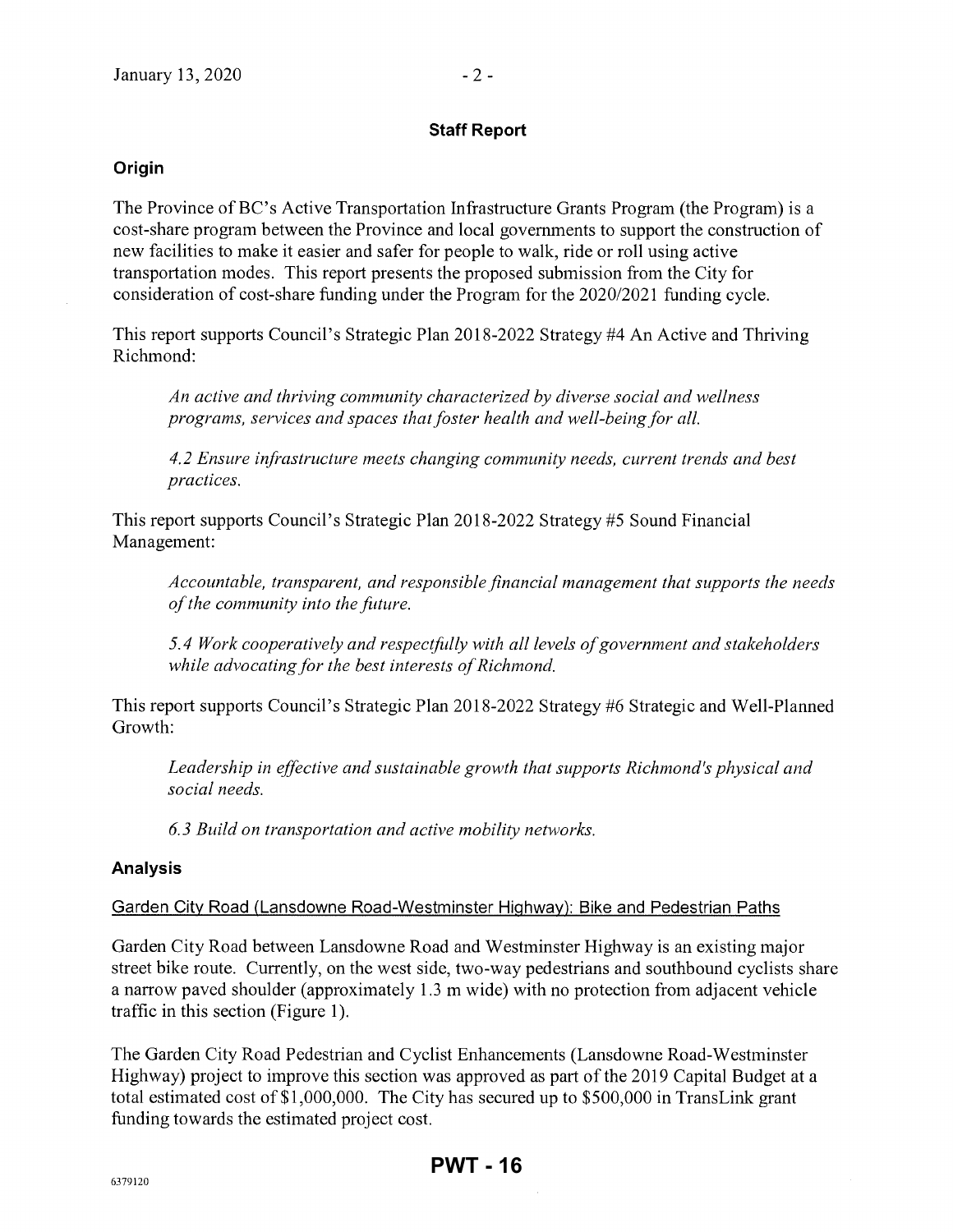![](_page_16_Picture_2.jpeg)

Figure 1: Existing Condition on Southbound Garden City Road south of Lansdowne Road

The project will fill in the gap in cycling and pedestrian facilities with the provision of delineated pathways for pedestrians and southbound cyclists that are protected from vehicle traffic by a raised curb (Attachment 1). The project includes alignment of the pathways behind an existing bus stop, plus the provision of a combined bike box and two-stage left-turn queue box at Westminster Highway to facilitate a two-stage westbound to southbound left-tum for cyclists (i.e., for westbound cyclists on Westminster Highway seeking to tum left to southbound Garden City Road). Detailed design of the project is near completion and construction is anticipated to commence in Summer 2020.

## Proposed Funding

Table 1 below summarizes the estimated project cost, the internal funding sources and the requested external funding sources. Should the Program application be successful, the City's funding will be reduced from \$500,000 to \$250,000. Any surplus funding would be returned to the Roads Development Cost Charge and be available for use in future capital projects that will be considered by Council. The City would also enter into a funding agreement with the Province. The agreement is a standard form agreement provided by the Province and includes an indemnity and release in favour of the Province. Staff recommend that the Chief Administrative Officer and General Manager, Planning and Development be authorized to execute the agreement on behalf of the City.

| <b>Project &amp; Scope</b>                                                                       | City Portion & Funding Sources <sup>(1)</sup>                                                                                    | <b>TransLink</b><br>2019 Funding | <b>Proposed</b><br><b>Province of BC</b><br>2020/21 Funding <sup>(2)</sup> | <b>Est. Total</b><br><b>Project</b><br>Cost |
|--------------------------------------------------------------------------------------------------|----------------------------------------------------------------------------------------------------------------------------------|----------------------------------|----------------------------------------------------------------------------|---------------------------------------------|
| <b>Garden City Road</b><br>(Lansdowne Road-<br>Westminster Hwy):<br>pedestrian and bike<br>paths | 2019 Roads DCC<br>(Garden City Road Pedestrian and<br><b>Cyclist Enhancements: Lansdowne</b><br>Rd-Westminster Hwy)<br>\$250,000 | \$500,000                        | \$250,000                                                                  | \$1,000,000                                 |

|  | Table 1: Funding for Application to |                                                                  |
|--|-------------------------------------|------------------------------------------------------------------|
|  |                                     | 2020/2021 BC Active Transportation Infrastructure Grants Program |

(1) The City's actual portion (i.e., balance of remaining estimated cost after external grants) will be determined upon confirmation of the approved amounts to be received from external agencies.

(2) The amount shown represents the funding contribution to be received from the external agency based on the City's cost estimate for the project. The actual approved amount may be lower than requested . The actual invoiced amount follows project completion and is based on incurred costs.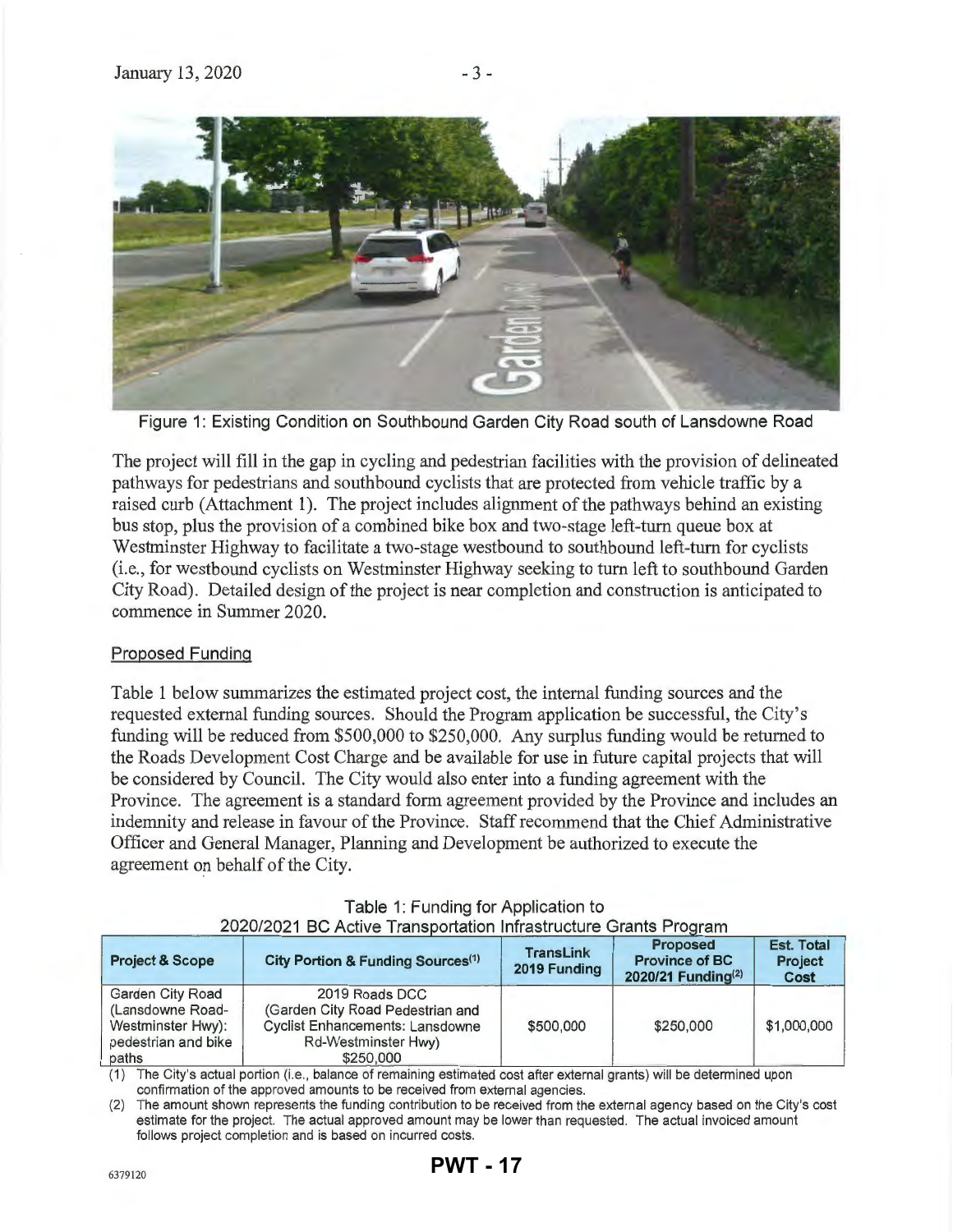## **Financial Impact**

Should the Program application be successful, the City's cost would be reduced from \$500,000 to \$250,000.

## **Conclusion**

The pedestrian and bicycle facility improvement project proposed for submission to the 2020/2021 BC Active Transportation Infrastructure Grants Program supports numerous goals of the City to improve conununity mobility, reduce greenhouse gas emissions and increase physical activity by encouraging more walking and cycling trips rather than driving. The potential receipt of external funding will enable the City to enhance and expedite the provision of sustainable transportation infrastructure and improve healthy and active travel options for the community.

Cenavan

Joan Caravan Transportation Planner (604-276-4035)

JC:lce

Att. 1: Garden City Road Pedestrian and Cyclist Enhancements (Lansdowne Road-Westminster Highway)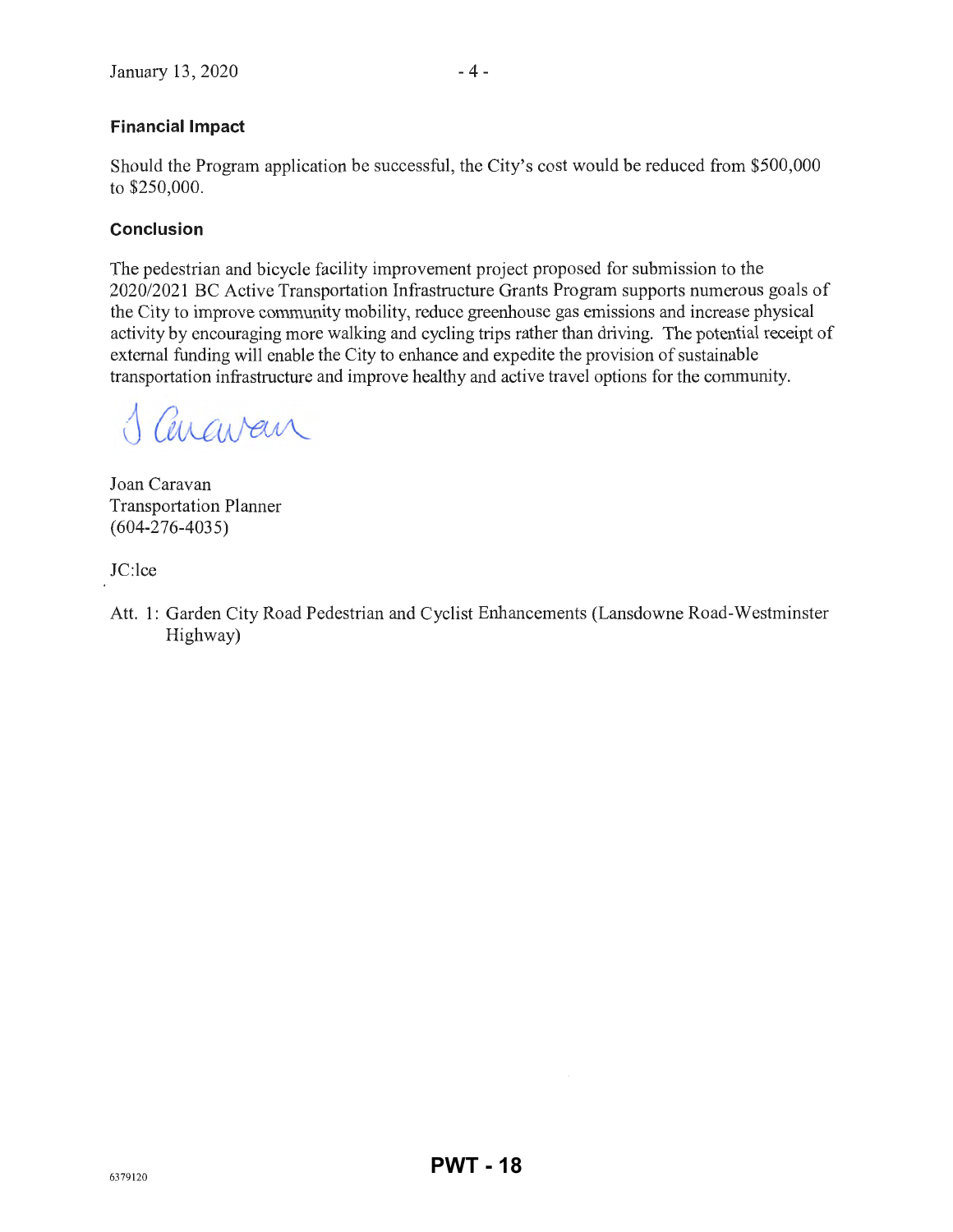![](_page_18_Figure_1.jpeg)

Garden City Road Pedestrian and Cyclist Enhancements: (Lansdowne Road-Westminster Highway)

## Context Map

![](_page_18_Picture_4.jpeg)

Rendering of Proposed Project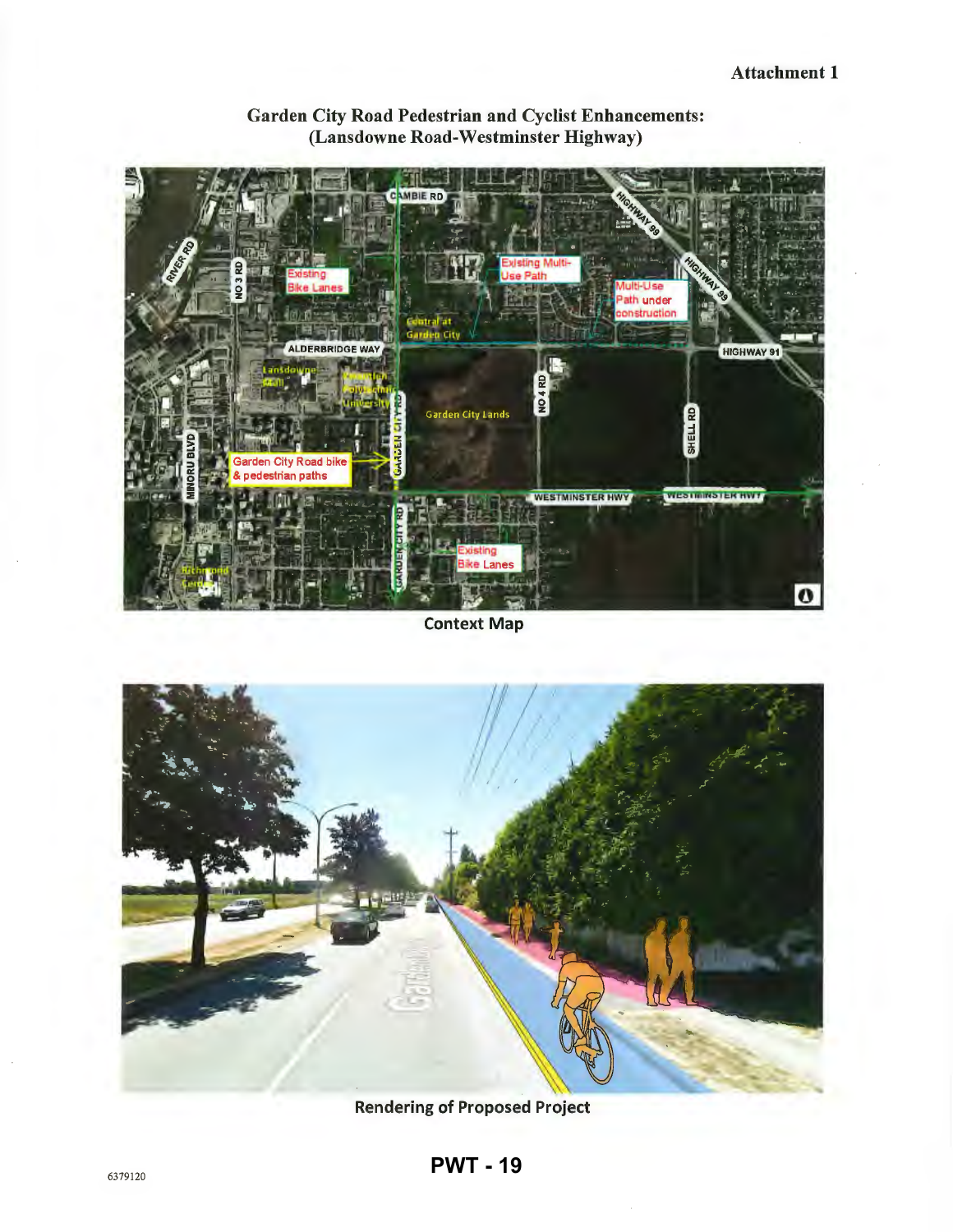<span id="page-19-0"></span>![](_page_19_Picture_0.jpeg)

| To:   | <b>Public Works and Transportation Committee</b>    |       | <b>Date:</b> January 16, 2020 |
|-------|-----------------------------------------------------|-------|-------------------------------|
| From: | Milton Chan, P.Eng.<br>Acting Director, Engineering | File: | 10-6000-01/2020-Vol           |
| Re:   | 2020 Clothes Washer Rebate Program                  |       |                               |

#### **Staff Recommendation**

- 1. That the City of Richmond partner with BC Hydro to the end of 2020 to offer a combined rebate of \$100 for both spring and fall campaigns, equally cost shared between BC Hydro and the City, for the replacement of inefficient clothes washers with new high efficiency clothes washers; and
- 2. That the Chief Administrative Officer and General Manager, Engineering and Public Works be authorized to execute an agreement, on behalf of the City, with BC Hydro to implement the Clothes Washer Rebate Program.

Milton Chan, P.Eng. Acting Director, Engineering (604-276-4377)

| <b>REPORT CONCURRENCE</b>                          |                    |                                       |  |  |
|----------------------------------------------------|--------------------|---------------------------------------|--|--|
| <b>ROUTED TO:</b>                                  | <b>CONCURRENCE</b> | <b>CONCURRENCE OF GENERAL MANAGER</b> |  |  |
| <b>Finance Department</b><br><b>Water Services</b> | ⋢                  |                                       |  |  |
| <b>SENIOR STAFF REPORT REVIEW</b>                  |                    | <b>APPROVED BY CAO</b>                |  |  |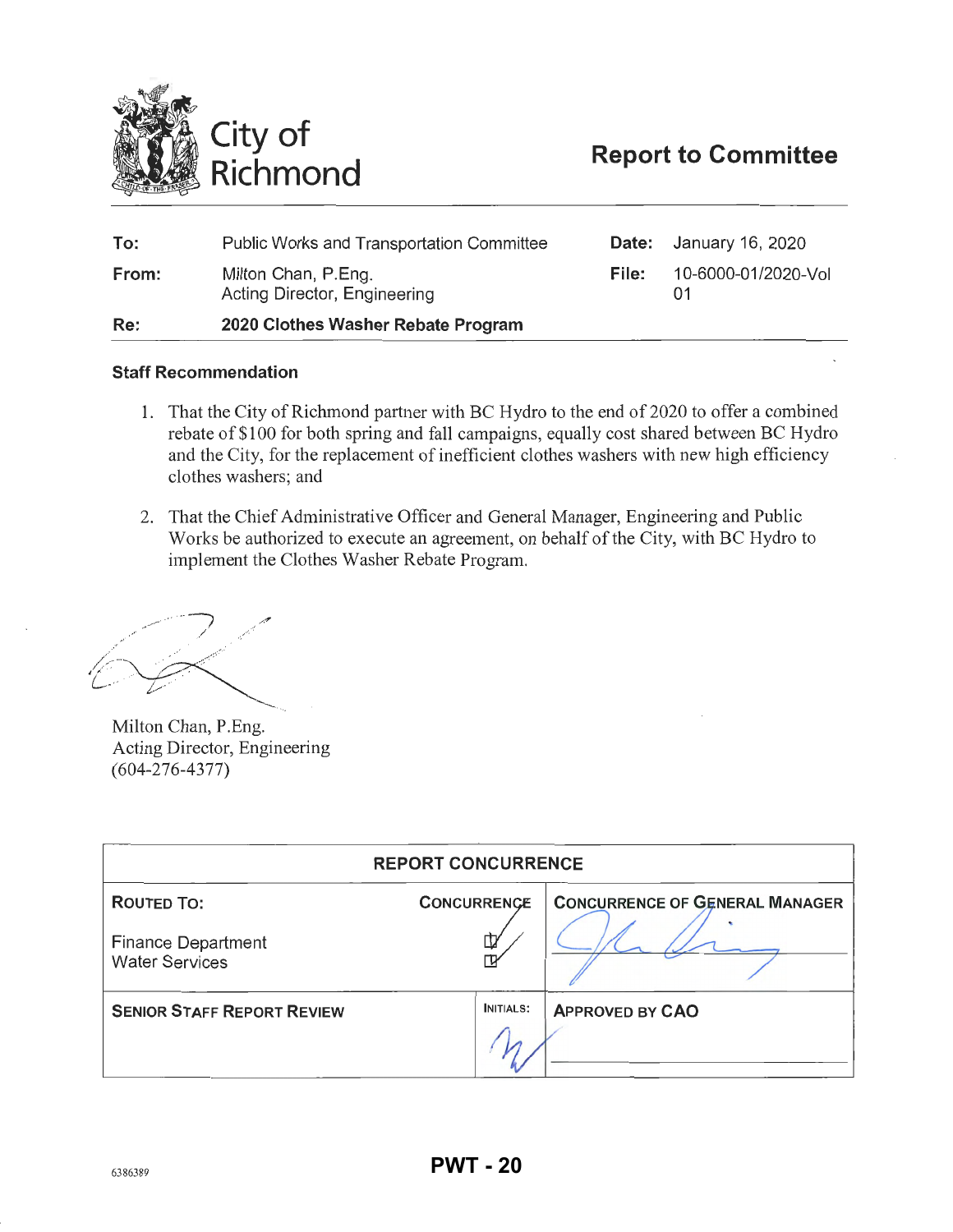## **Staff Report**

## **Origin**

BC Hydro and local governments have an interest in encouraging the conservation of water and energy. Through PowerSmart, BC Hydro offers a variety of incentive programs that encourage uptake of energy-efficient technologies, including energy-efficient appliances.

Since 2014, the City has partnered with BC Hydro to implement the Clothes Washer Rebate Program. In 2019, the program offered a rebate of up to \$100, which was equally cost-shared between BC Hydro and the City.

BC Hydro is offering the Clothes Washer Rebate Program again in 2020.

This program supports the 2041 Official Community Plan (OCP), the Corporate Sustainability Framework, as well as the Community Energy and Emissions Plan, which includes "promoting building efficiency through outreach and education and providing incentives for building retrofit action."

This report supports Council's Strategic Plan 2018-2022 Strategy #2 A Sustainable and Environmentally Conscious City:

*Environmentally conscious decision-making that demonstrates leadership in implementing innovative, sustainable practices and supports the City's unique biodiversity and island ecology.* 

*2.1 Continued leadership in addressing climate change and promoting circular economic principles.* 

*2.2 Policies and practices support Richmond's sustainability goals.* 

## **Analysis**

#### Clothes Washer Rebate Program

The 2019 Clothes Washer Rebate Program issued 180 rebates at a cost of\$9,000 to the City. Over 1,000 rebates have been issued to date at a total cost of \$75,300 to the City, resulting in annual savings in water and energy of 4,124,000 liters per year and 105,000 kilowatt hours per year, respectively.

#### 2020 Clothes Washer Rebate Program

The proposed 2020 Clothes Washer Rebate Program offered by BC Hydro will run during the spring and fall of this year.

In addition to recommended City participation, BC Hydro will also be seeking industry partners to match their rebate, increasing the total rebate amount for eligible clothes washers.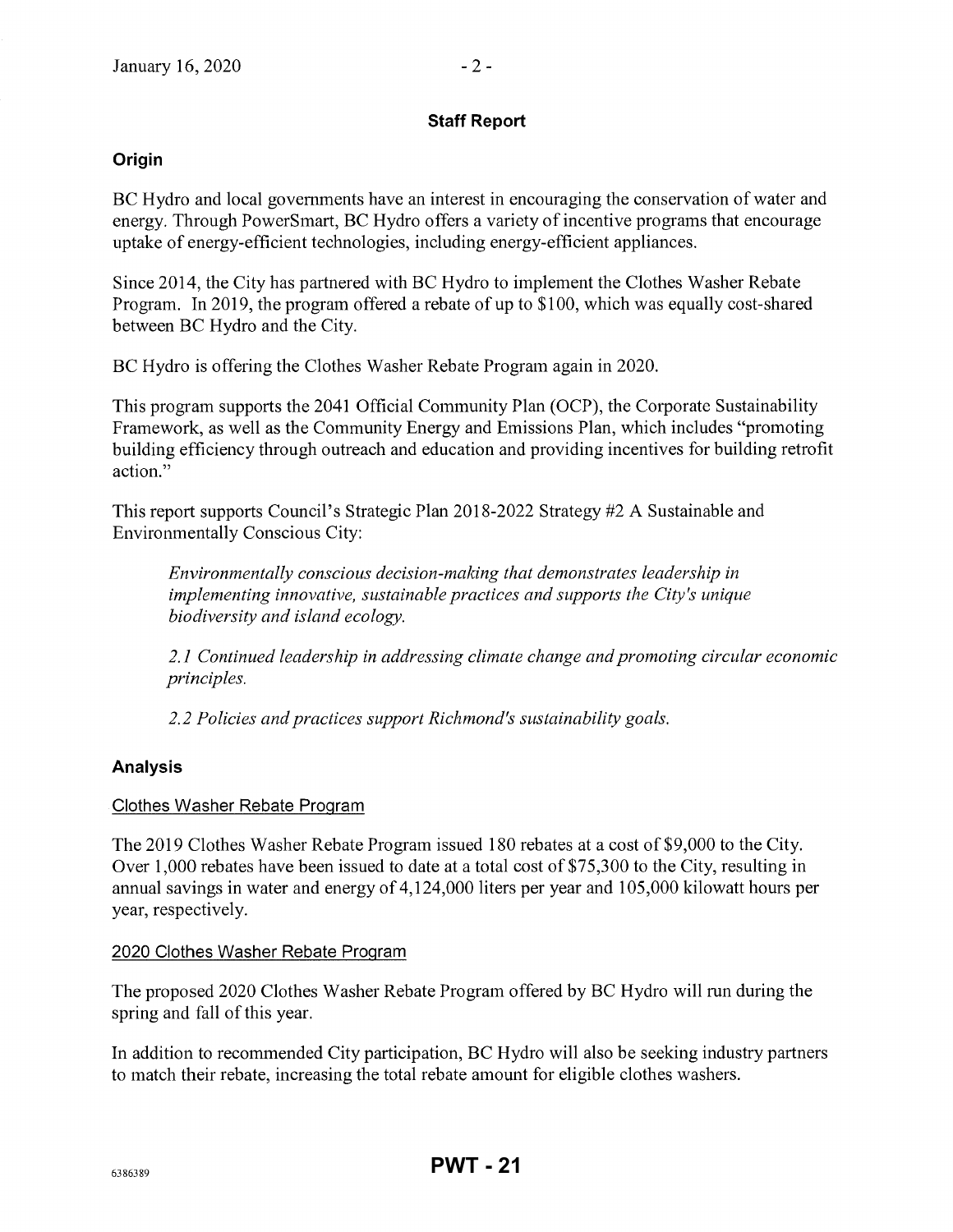This year's program details are as follows:

- The City partners with BC Hydro to offer a combined Clothes Washer Rebate Program. BC Hydro will offer a single tier rebate of \$50 and the City will match this rebate to provide a combined rebate of \$1 00, for the replacement of an inefficient clothes washer with a new high efficiency clothes washer in the 2020 campaigns.
- The proposed spring campaign will run from April 3 to May 15, 2020 while the fall campaign will run in October and November. The exact dates of the fall campaign are subject to coordination with BC Hydro.

Staff recommend that the City partner with BC Hydro to match rebate offers on high efficiency washing machines for any proposed dates and future extensions that may be requested.

## Roles and Responsibilities

The City and BC Hydro roles and responsibilities are outlined in Table 1. BC Hydro will be responsible for carrying out program administration and associated activities, and the City will be responsible for providing matching funding to supplement the BC Hydro rebate and advertising the rebate program within Richmond.

## **Table 1: City and BC Hydro Roles and Responsibilities**

| • Provide funding to supplement the BC<br>Hydro rebate | • Answer email and phone inquiries about the<br>program                          |  |
|--------------------------------------------------------|----------------------------------------------------------------------------------|--|
| • Advertise the rebate offer locally                   | • Receive and process online applications                                        |  |
|                                                        | • Provide rebate directly to applicants, and<br>invoice the City for its portion |  |
|                                                        | • Provide post campaign reporting to the City                                    |  |
| Einanoial Impact                                       |                                                                                  |  |

## **Financial Impact**

Staff recommend that the rebates be funded from the approved Toilet and Clothes Washer Rebate Program. The Toilet and Clothes Washer Rebate Program has an annual budget of \$100,000. The uptake on toilet and washing machine rebates has a high degree of variability. Staff will monitor participation and report back to Council if there is higher than anticipated participation. BC Hydro will be responsible for all costs associated with program administration.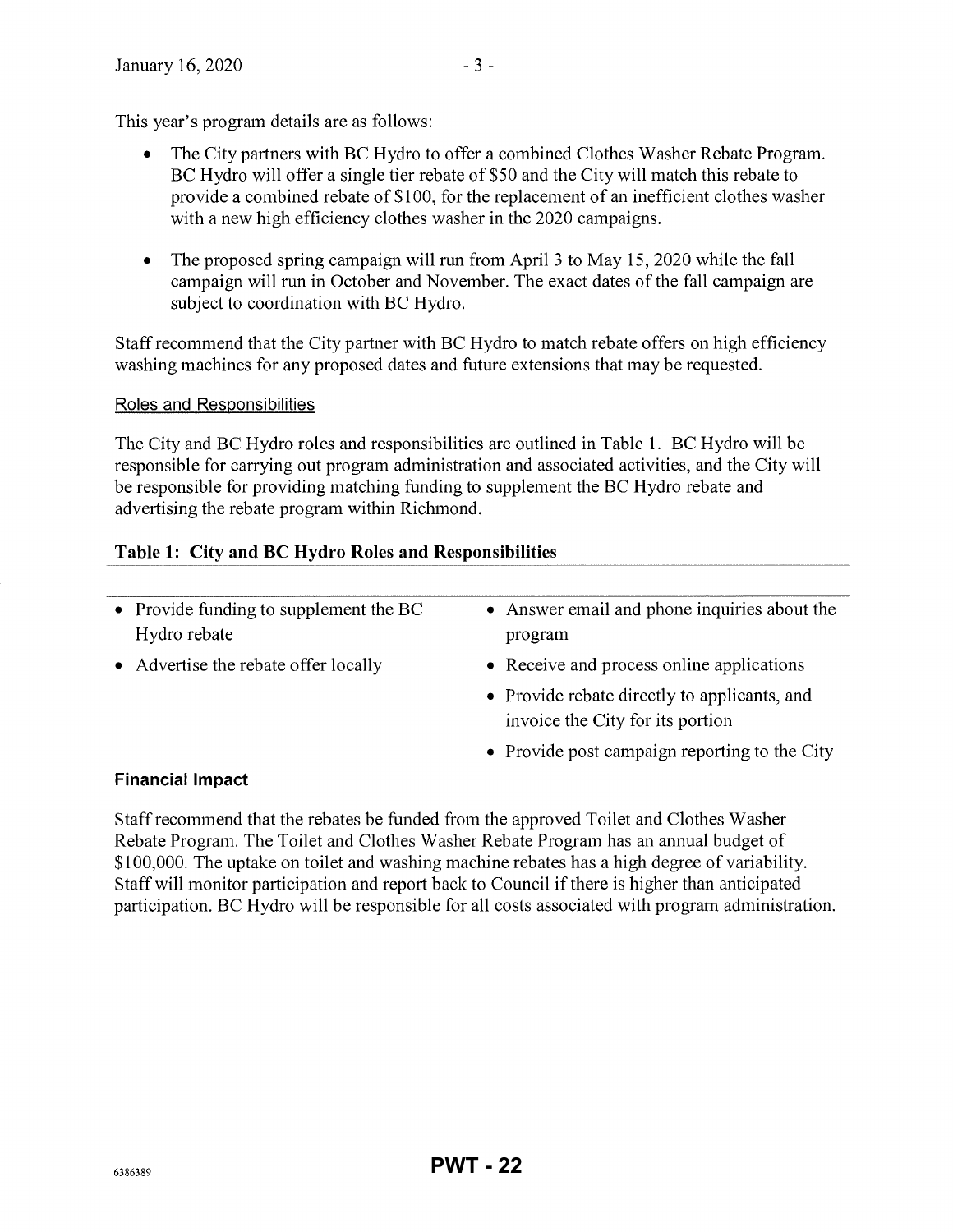## **Conclusion**

The City has an opportunity to continue partnering with BC Hydro to provide rebate incentives to residents for purchasing efficient clothes washers through the Clothes Washer Rebate Program. Staff recommend that the City continue to participate in this rebate program which provides a combined rebate of \$100 for both spring and fall campaigns, equally shared between BC Hydro and the City, and that rebates be funded from the Toilet and Clothes Washer Rebate Program.

Jason Ho, P.Eng. Manager, Engineering Planning (1281)

Joanne Chow, P.Eng., PMP Project Manager  $(8510)$ 

JH:jc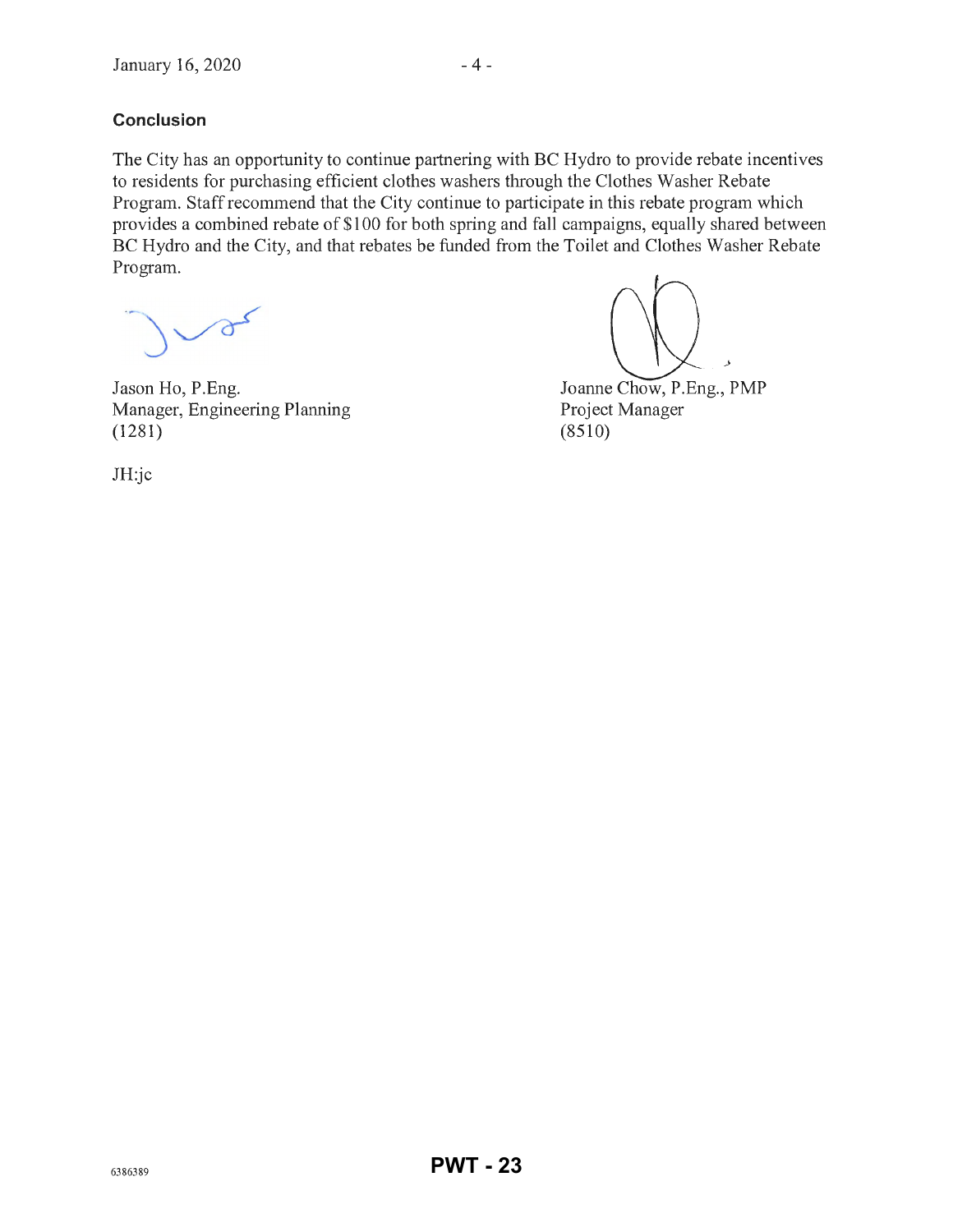<span id="page-23-0"></span>![](_page_23_Picture_0.jpeg)

| To:   | <b>Public Works and Transportation Committee</b>                                       | Date: | January 16, 2020              |
|-------|----------------------------------------------------------------------------------------|-------|-------------------------------|
| From: | Peter Russell<br>Director, Sustainability and District Energy                          | File: | 10-6125-07-02/2020-<br>Vol 01 |
| Re:   | City of Richmond Participation in the BC Building Energy Benchmarking Pilot<br>Program |       |                               |

#### **Staff Recommendation**

- 1. That Council endorse the City's participation in a voluntary regional building energy benchmarking program, as outlined in the report titled "City of Richmond Participation in the BC Building Energy Benchmarking Pilot Program" from the Director, Sustainability and District Energy, dated January 16, 2020, and;
- 2. That staff be directed to report back to Council at the conclusion of the pilot program in 2021 , on options to establish an energy benchmarking initiative and supportive policies in Richmond, as outlined in the report titled "City of Richmond Participation in the BC Building Energy Benchmarking Pilot Program" from the Director, Sustainability and District Energy, dated January 16, 2020.

--,

Peter Russell Director, Sustainability and District Energy (604-276-4130)

Att. 2

| <b>REPORT CONCURRENCE</b>                                                                     |                    |                                       |  |  |
|-----------------------------------------------------------------------------------------------|--------------------|---------------------------------------|--|--|
| <b>ROUTED TO:</b>                                                                             | <b>CONCURRENCE</b> | <b>CONCURRENCE OF GENERAL MANAGER</b> |  |  |
| Communications<br>Economic Development<br><b>Policy Planning</b><br><b>Building Approvals</b> | ☑<br>☑<br>☑<br>☑   |                                       |  |  |
| <b>SENIOR STAFF REPORT REVIEW</b>                                                             | <b>INITIALS:</b>   | <b>APRROVED BY CAO</b>                |  |  |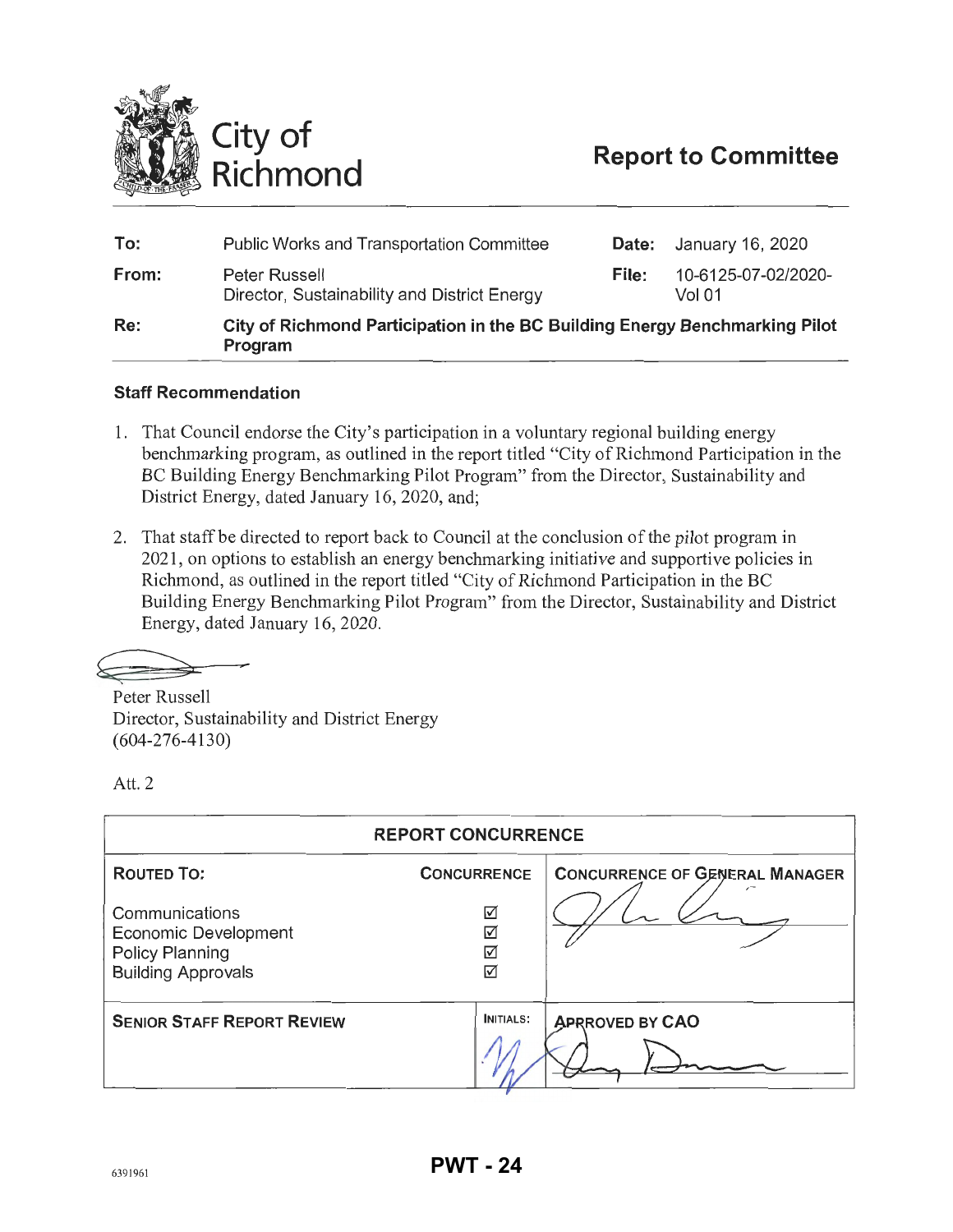#### **Staff Report**

#### **Origin**

At the Regular Council meeting on March 27, 2017, City Council resolved that:

*"(1) A resolution be forwarded to the Union of BC Municipalities calling for the province to establish requirements for energy benchmarking of large buildings;* "

*"(2) A letter be sent to the Chair of Metro Vancouver's Climate Action Committee calling on Metro Vancouver to lead the development of a regional benchmarking program;"* 

*"(3) The Chief Administrative Officer and the General Manager, Engineering and Public Works be authorized to execute fimding and partnership agreements with the Real Estate Foundation of BC and BC Hydro to develop benchmarking policy analysis and automatic data exchange capabilities, and that amendments to the 5 Year Financial Plan (2017-2021) Bylaw be brought forwardfor up to \$155,000 in expenditures, subject to successfitl grant applications up to \$140,000 to be covered by grant fimding and a \$15,000 City contribution fi'om the Carbon Tax Provision; "and* 

*"(4) Staff be directed to report back to Council options to establish building energy benchmarking policy for larger buildings in Richmond as a pilot measure.* "

This report provides and update on items  $(1)$ ,  $(2)$ ,  $(3)$ , and  $(4)$  in the above resolution.

This report supports Council's Strategic Plan 2018-2022 Strategy #2 A Sustainable and Environmentally Conscious City:

*Environmentally conscious decision-making that demonstrates leadership in implementing innovative, sustainable practices and supports the City's unique biodiversity and island ecology.* 

*2.1 Continued leadership in addressing climate change and promoting circular economic principles.* 

#### **Analysis**

#### Energy Benchmarking Overview

Energy benchmarking is the process of regularly tracking energy use in buildings, and comparing energy consumption against historic patterns and future targets. It is considered a core energy management best practice where building owners and managers can use energy benchmarking to understand their buildings' relative performance against a similar class of buildings. Benchmarking makes it easier to identify opportunities to reduce energy consumption and related costs, as well as assist in evaluating the impact of capital investments and operating decisions. Benchmarking improves energy management and greenhouse gas reductions for existing buildings, and will be identified as a program action in Richmond's updated Community Energy and Emissions Plan 2020-2050.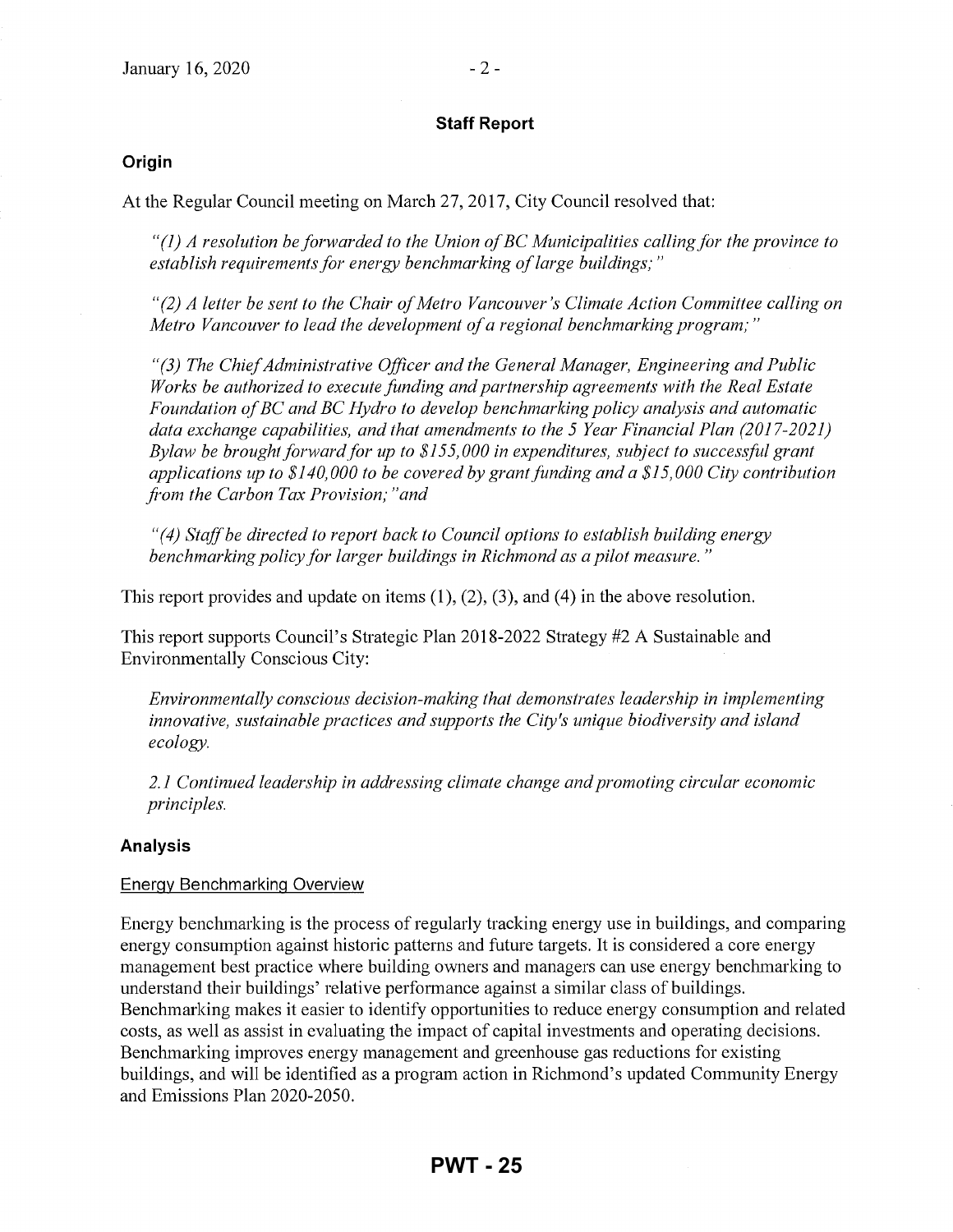The most common platform for energy benchmarking is the free, online tool called ENERGY STAR Portfolio Manager (Portfolio Manager), developed by the US Environmental Protection Agency. Natural Resources Canada began hosting the Canadian version of Portfolio Manager in 2013. Over 9,000 buildings in Canada to date voluntarily benchmark their energy performance, including 20% of commercial floor space in Canada.

#### The City's Experience with Energy Benchmarking

The public sector in Canada is a strong supporter of benchmarking and the City currently uses Portfolio Manager, and other software tools to measure and assess annual energy performance of 45 buildings.

Buildings accounted for approximately 40% of Richmond's annual greenhouse gas (GHG) emissions, and approximately 60% of overall energy consumption in 2017. In 2014, Council adopted the Community Energy and Emissions Plan (CEEP), which includes Strategy #3 "Improve the Performance of the Existing Building Stock." The 2015 CEEP Update identified mandatory energy benchmarking as a key initiative.

The City also initiated a voluntary program for larger buildings owned and managed by the private sector, called the Richmond Building Energy Challenge. Established in 2014, this friendly competition that reduced energy use and GHG emissions yielded successful results, with overall 12% reduction in overall energy use compared with the baseline year, and 16% reduction in GHG emissions in participating buildings. Seventy five buildings across 12 organizations participated, representing over 5.5 million square feet of property. This pilot program showed the value of benchmarking with respect to improving energy management.

Based upon the positive results of the Richmond Energy Challenge, staff have collaborated with other local government and utility partners since 2016 to explore development of a comprehensive energy benchmarking system in British Columbia.

In support of this, staff proceeded with the following Council-approved actions that were undertaken in 2017-2018, with results summarized below.

#### UBCM Resolution

*(1) A resolution be forwarded to the Union of BC Municipalities calling for the province to establish requirements for energy benchmarking of large buildings;* 

Council approved the recommendation that a resolution be forwarded to the Lower Mainland Local Government Association of the Union of BC Municipalities calling for the Province to establish requirements for energy benchmarking of large commercial and multiunit residential buildings (50,000  $\text{ft}^2$  or greater in total floor area). The rationale for the resolution was that a uniform, provincial requirement would be most impactful in terms of the amount of floor space covered. It would also be simpler to administer than multiple local government requirements.

A copy of the UBCM resolution is included in Attachment 1. This resolution was subsequently endorsed at the 2017 UBCM convention [Resolution B62, 2017- Passed].

## **PWT - 26**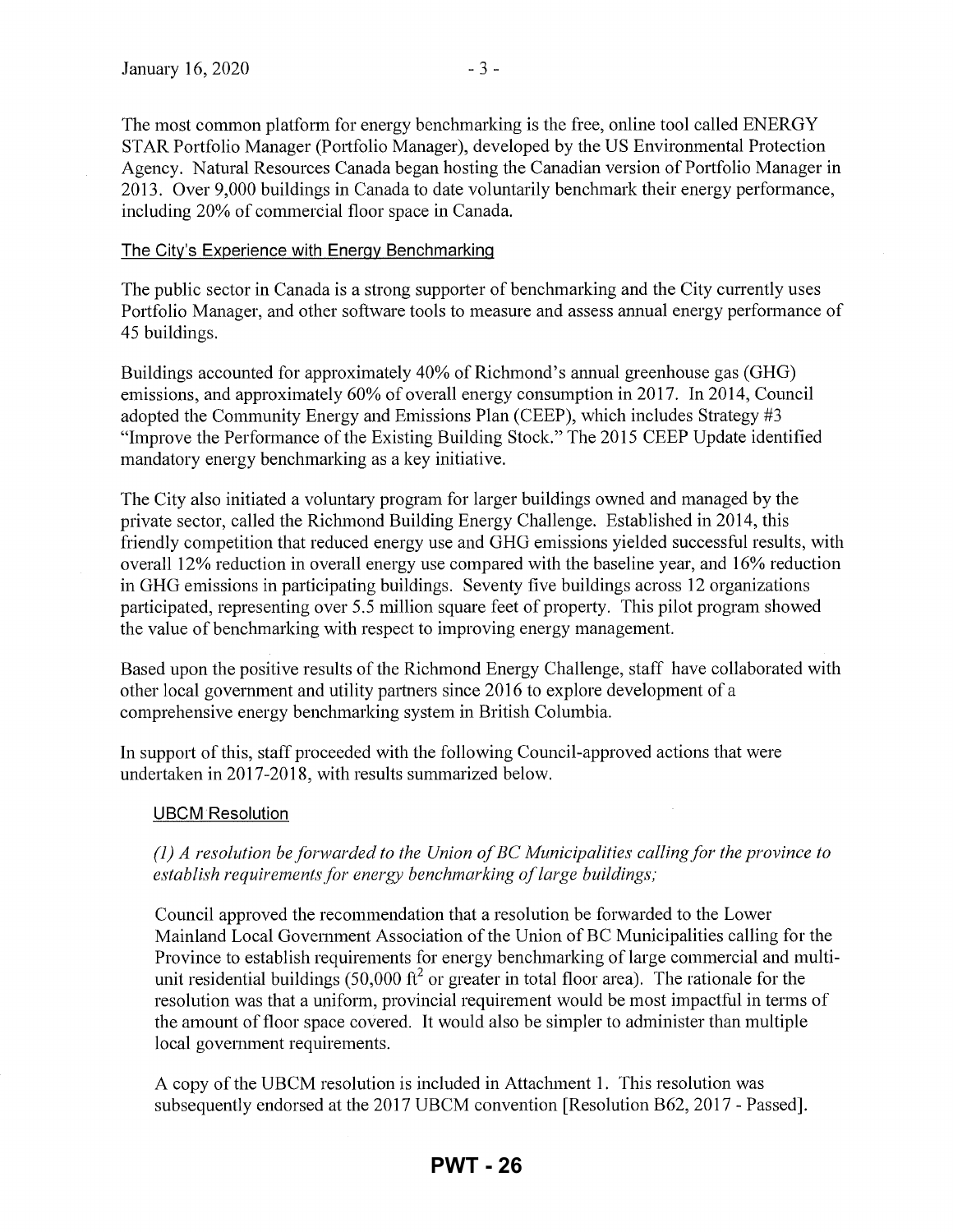#### Letter sent to Metro Vancouver Regional District

### *(2) A letter be sent to the Chair of Metro Vancouver's Climate Action Committee calling on Metro Vancouver to lead the development of a regional benchmarking program;*

Council also approved the recommendation that a letter be sent to the Chair of Metro Vancouver's Climate Action Committee calling on Metro Vancouver to lead the development of a regional benchmarking program, in the event that the Province did not establish a benchmarking policy in a timely manner. The rationale was that regional governments are an appropriate entity to manage benchmarking programs and/or establish benchmarking requirements. Metro Vancouver Regional District staff continue to be active supporters of the development and implementation of a regional pilot benchmarking program.

Staff intend to further request that Metro Vancouver take on this role as part of providing consultation input on Metro Vancouver's Climate 2050 Strategy.

#### BC Hydro Automatic Data Exchange

*(3) The Chief Administrative Officer and the General Manager, Engineering and Public Works be authorized to execute fimding and partnership agreements with the Real Estate Foundation of BC and BC Hydro to develop benchmarking policy analysis and automatic data exchange capabilities, and that amendments to the 5 Year Financial Plan (2017-2021) Bylaw be brought forward for up to \$155,000 in expenditures, subject to successful grant applications up to \$140,000 to be covered by grant fimding and a \$15,000 City contribution ji-om the Carbon Tax Provision.* 

The City received \$140,000 in funding from Real Estate Foundation of BC and BC Hydro to partially fund development and implementation of an automated data collection tool, enabling BC Hydro to easily sum all electricity accounts within a building, and upload these totals into the ENERGY STAR Portfolio Manager software. The development of this tool was a critical step forward to help facilitate building energy benchmarking in BC. Since 2017, building managers have been able to quickly obtain aggregated electricity consumption data (FortisBC already has this capability) while ensuring data for individual accounts remains confidential. BC municipalities are now well-positioned to implement Building Energy Benchmarking, reporting and disclosure requirements similar to other leading jurisdictions in North America.

#### BC Energy Benchmarking Pilot Program (2020-2021)

#### *(4) Staff be directed to report back to Council options to establish building energy benchmarking policy for larger buildings in Richmond as a pilot measure.*

Further collaborative action to establish a regional energy benchmarking initiative in Metro Vancouver began in 2018, leading to the Building Benchmark BC pilot program that is being launched in 2020. Details on these actions are covered below.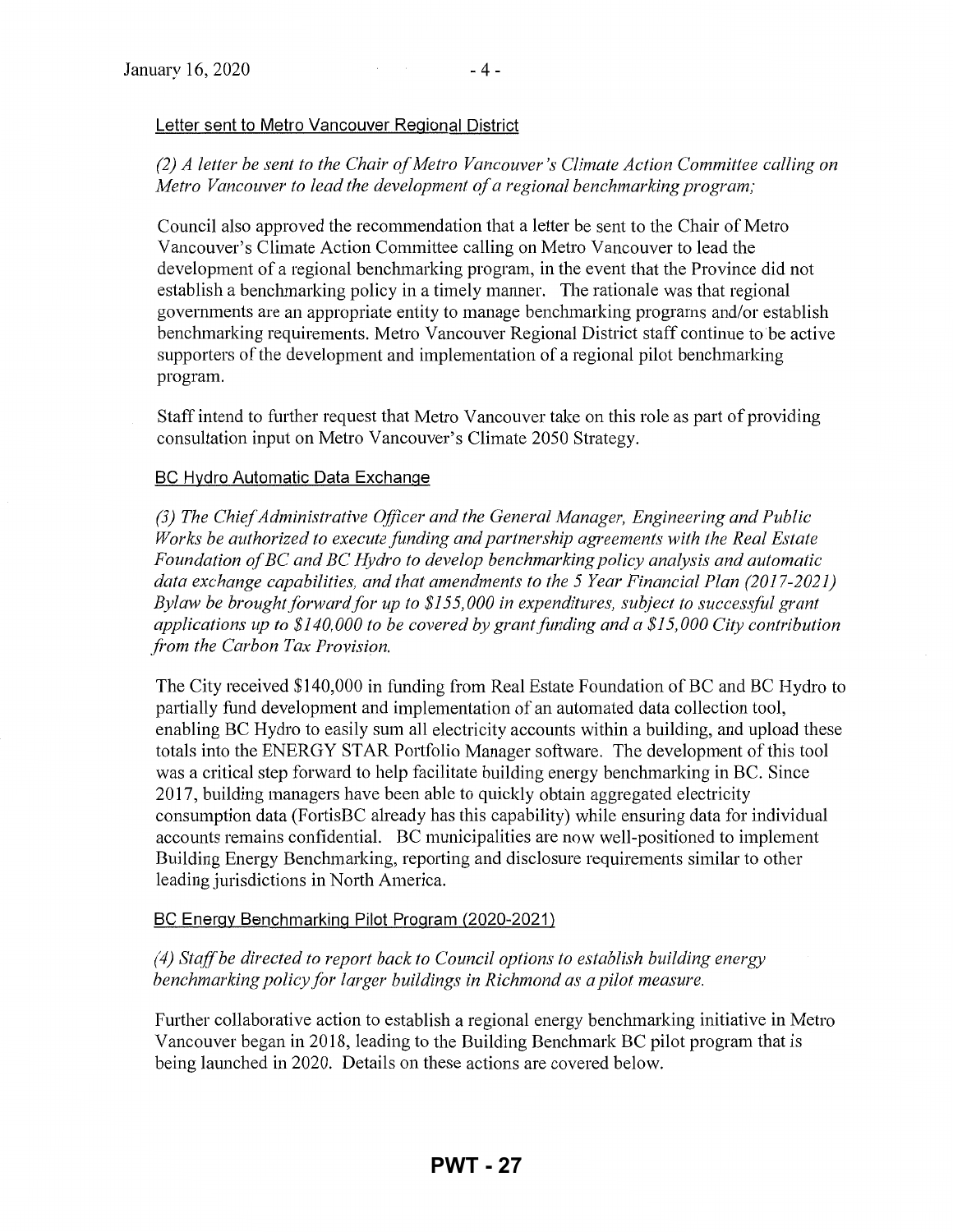The BC Benchmarking Pilot Program (Building Benchmark BC) has been developed by the OPEN Green Building Society (OPEN) with funding from Natural Resources Canada and BC Hydro, and in partnership with Province, Metro Vancouver Regional District. Staff from Richmond, Vancouver, Burnaby, Surrey and UBC were consulted on the development of the program. The program's primary objective is to promote reductions in building energy use and emissions across BC, by supporting voluntary energy benchmarking and disclosure. Successful implementation of this pilot program would create a compliance tool pathway for future regulation that could be streamlined region-wide or province-wide. Staff view programs that encourage participation in building energy benchmarking are most effective when conducted at a regional or provincial scale.

The program development phase for this project began in 2018 and continued through 2019, with regularly scheduled calls convened by OPEN on behalf of senior government, municipal and utility partners. A key milestone was achieved in 2019, with a successful grant funding submission to Natural Resources Canada, providing the majority of funding for this \$400,000+ initiative. Provincial and local government partners are contributing inkind staff time to help coordinate local implementation.

The goal of the program is to recruit  $2,000$  buildings by March 21, 2020 interested in voluntarily participating in Building Benchmark BC (See Attachment 2: Building Benchmark BC- Project Backgrounder). Given the City of Richmond's leadership on energy benchmarking to date, staff believe that there will be significant local participation in Building Benchmark BC during the program period (from now to Spring 2021 ). With Council approval, staff will work with OPEN and partners to raise awareness and recruit interested multi-residential and commercial buildings in Richmond over 50,000  $\text{ft}^2$  in floor area to participate.

Staff will report back to Council in 2021 on the outcomes of the Building Benchmark BC pilot, and propose further actions at that time.

#### **Financial Impact**

The 2020 operating budget has resources available to support communications and local outreach to building owners and property managers during the pilot period (to March 2021 ).

#### **Conclusion**

Energy benchmarking is the process of tracking and recording a building's energy performance annually and over time. It is based on the fundamental principle that building energy consumption must be measured and monitored before it can be managed effectively. Performance data can help building owners and managers to identify opportunities for operational efficiency improvements and potential energy retrofits of building components and/or systems.

OPEN Green Building Society has convened provincial, utility and regional local govermnent stakeholders as program partners in a significant pilot energy benchmarking initiative in Metro Vancouver, to be publicly launched in January 2020. With Council endorsement for the City of Richmond's participation in the building recruitment phase of this initiative, staff will proceed to

## **PWT - 28**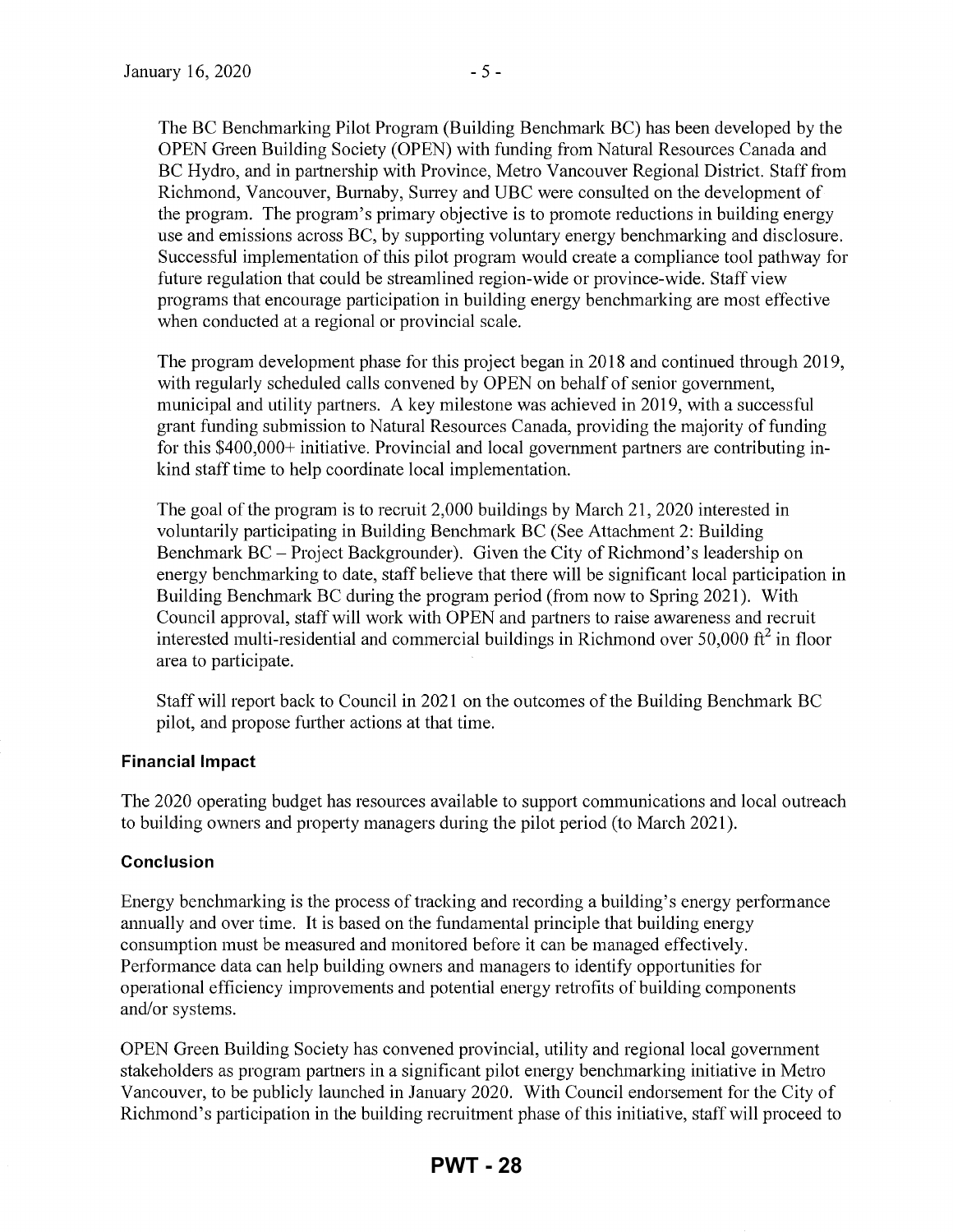work with program partners in doing so. Staff will also update Council at the conclusion of the pilot program in 2021 regarding options to establish a long-term regional energy benchmarking initiative in Metro Vancouver and supportive policies in Richmond.

 $\overline{\mathscr{U}}$ hours !!

Norm Connolly Manager, Sustainability (604-247-4676)

NC : nc

- Att. 1: 2017 UBCM Resolution by Lower Mainland Local Government Association
	- 2: Building Benchmark BC- Project Backgrounder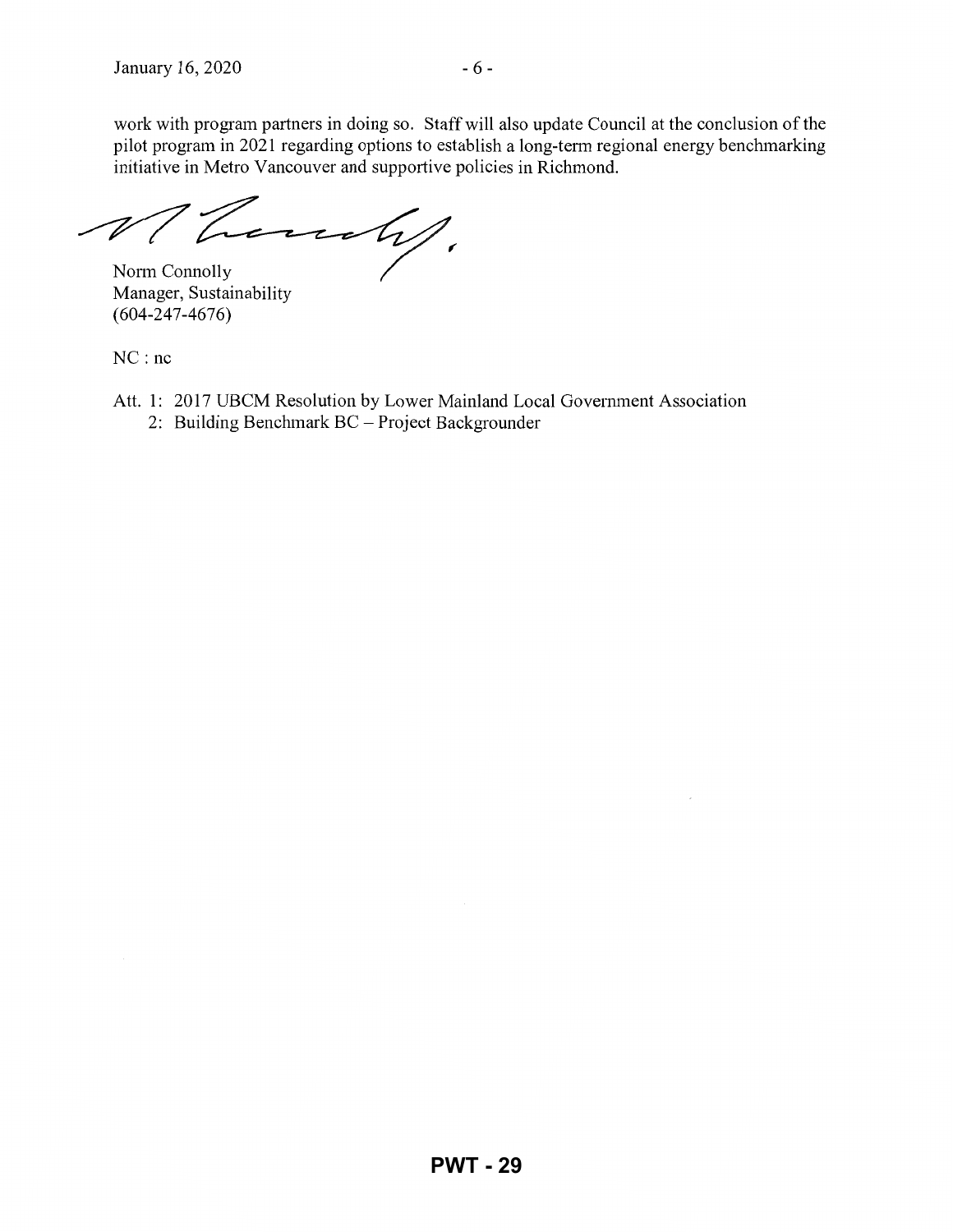### **Attachment 1: 2017 UBCM Resolution by Lower Mainland Local Government Association**

#### **Resolution as passed by UBCM:**

Resolution as passed by UBCM:

#### **B62 Provincial Action on Building Energy Benchmarking City of Richmond**

Whereas as described in the Canada Green Building Council's "Energy Benchmarking, Reporting & Disclosure in Canada: A Guide to a Common Framework," mandatory energy benchmarking and reporting is a low cost, market-based means to enable buildings to reduce energy costs and GHG emissions;

And whereas the Province of BC is a signatory to both the Pan-Canadian Framework on Climate Change and Clean Growth, and the Pacific Coast Climate Leadership Plan, both of which commit the Province to implement benchmarking requirements for larger buildings;

And whereas a provincially administered benchmarking requirement similar to that adopted by the Province of Ontario would be most impactful and administratively simple;

And whereas climate change threatens BC communities, and action in the built environment is necessary to mitigate climate change and realize economic opportunity:

Therefore be it resolved that the Province be requested to develop a requirement that buildings above a size threshold benchmark their energy performance and report this information to the province annually, and that the resulting data be available to local govermnents to inform their climate policy and programs.

Endorsed by the Lower Mainland Local Government Association

UBCM Resolutions Committee recommendation: Endorse.